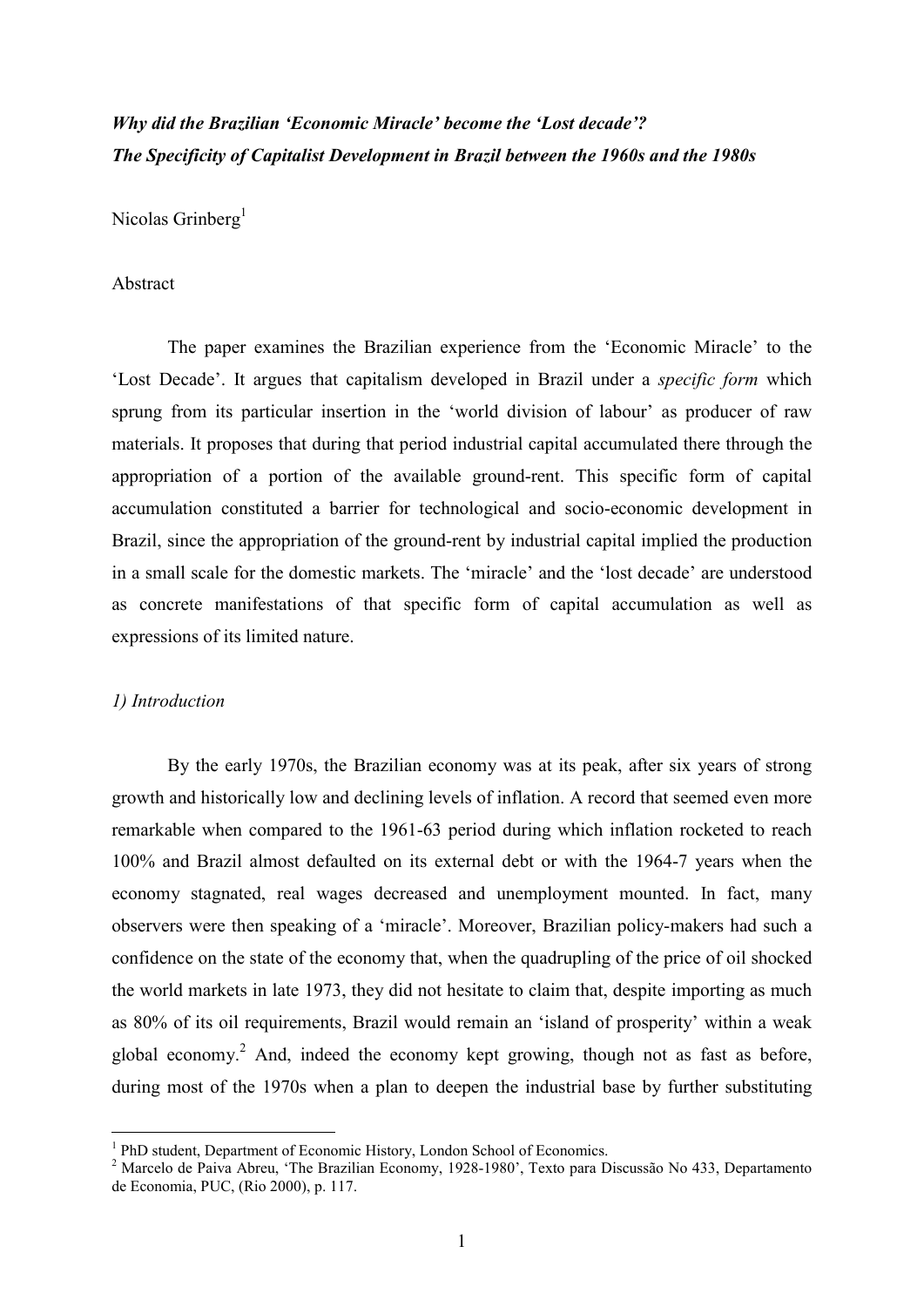imports of industrial inputs (including energy) and machinery was implemented taking advantage of the massive financial resources available in the world markets. By the early 1980s, however, the situation was radically different and so was the mood among Brazilian policy-makers. The country was, as the rest of Latin America, heading for its most severe post-war economic crisis and nobody was talking about a miraculous economy anymore.

 Different interpretations have been put forward to account for the nature of the extraordinary performance of the Brazilian economy from 1968 to 1973-4, its relative slowdown during the second half of the 1970s and the profound 1980s crisis. Orthodox authors, for instance, have signalled domestic policy-making as the single most important cause determining that trajectory. While they identify the 'miracle' with the orthodox macro and microeconomic policies implemented since the military coup of 1964, they relate the slowdown of the second half of the 1970s and, specially, the crisis of the 1980s with the more interventionist, debt-financed, import-substituting, measures implemented since 1974 to react to the worsening international economic climate.

 Structuralist authors, on the contrary, have argued that the improvement of external factors, such as the terms of trade and the supply of credit, together with the expansionist policies implemented since 1967 were the reason behind the 'miracle' rather than the more orthodox ones of 1964-66. Likewise, they relate the 1980s crisis to the sharp reversal of these external conditions rather than to the economic policies implemented during the 1970s.

 For *Dependentista* authors, finally, it was the structurally 'dependent' character of Brazilian capitalism what constituted a limit to sustainable and balanced, long-term growth. According to them, both the 'miracle' and the 'lost decade' were normal consequences of that kind of capitalist development. The 'miracle', they argued, was the result of both a favourable external context and local policies expanding the domestic market for non-durable consumer goods produced mainly by Multinational Companies (MNCs) through regressive distributions of incomes. The crisis, on its turn, was a result of both the worsening external conditions and the exhaustion of the domestic markets due to its inherently narrow base.

 Undoubtedly, all these accounts offer useful analyses of several aspects of the Brazilian process of capitalist development. They fail, however, to grasp fully its specific determinations. Thus, orthodox authors are unable to answer why the military government implemented a 'right' set of policies in the late 1960s and a 'wrong' one during the second half of the 1970s. Structuralist authors, on they turn, are at odds in answering why could not the Brazilian economy supersede its dependence from primary goods exports or why did it suffer the lack of external credit more severely than, for instance, South Korea. Their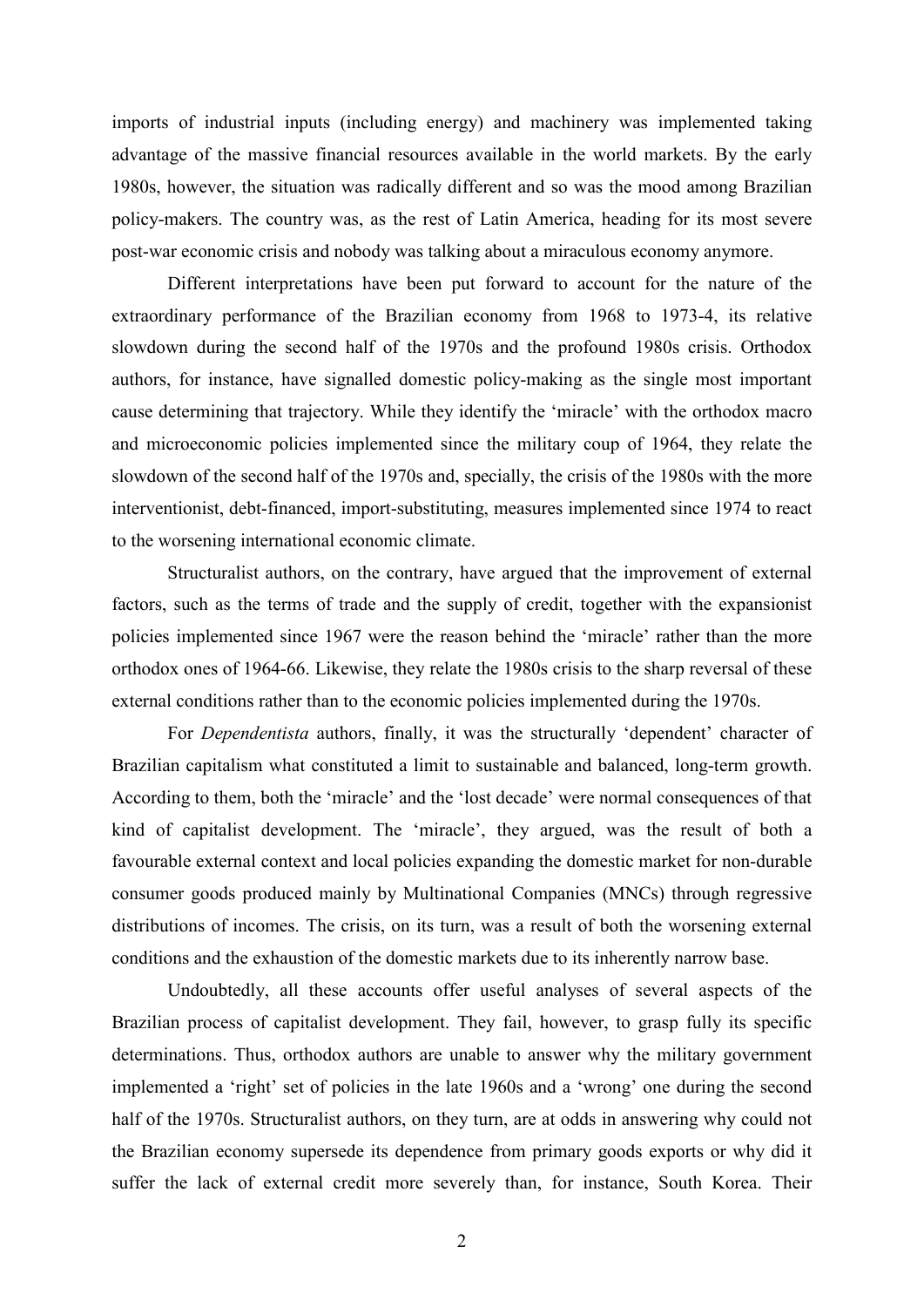*dependentista* counterparts, finally, have never provided a clear explanation to why, unlike in East Asia, MNCs established in Brazil, and in the rest of Latin America, to produce exclusively for the domestic markets, or why the Brazilian government did not successfully force them to act differently.

 In brief, the foremost problem with these explanations of the Brazilian process of economic development is that they are mainly based on the analysis of the economic policies implemented there. In the best of the cases, the world process of capitalist development appears as the 'context' or the 'environment' to which the Brazilian economy adapts, reacts or integrates with more or less degrees of autonomy. In effect, despite their many differences, these accounts share one specific characteristic: they regard the process of capital accumulation as having a national content.<sup>3</sup> National public policies, however, are not an autonomous force that determines the specific structure of national processes of capital accumulation. On the contrary, they are the concrete form of realization of the unity of the global process of capital accumulation through the specific determination of each national portion of world total capital.

The aim of the present paper is to advance an alternative account of the trajectory of the Brazilian society from the 'miracle' to the 'lost decade'. It will be argued here that capitalism has developed in Brazil under a *specific form* which sprung from its particular original participation in, or determination by, the world division of labour as producer of raw materials. It will be firstly proposed that during the period after the Second World War capital accumulated in Brazil through the appropriation of a portion of the abundant mass of wealth available in the economy in the form of ground-rent.<sup>4</sup> Secondly, it will be argued that the appropriation of the ground-rent by industrial capital has implied its production in a scale particularly fragmented to the magnitude of the reduced domestic market and, therefore, this *specific form of capital accumulation* has constituted a barrier for technological and hence economic development. From this perspective, both the 'miracle' and the 'lost decade' are understood as manifestations of the historical development of this specific form of capital accumulation as well as expressions of its limited nature.

<sup>&</sup>lt;sup>3</sup> Even *dependentista* authors fall pray of this when they attribute to 'peripheral' economies an abstract potentiality to fully participate in the development of society's productive forces that is allegedly blocked by the action/development of 'central' countries. They fail to understand that the former have lacked from this potentiality since they were engendered by the latter, and that they are as central to the world process of capital accumulation as them.

<sup>4</sup> For the original formulation of hypothesis based on the Argentinian experience, see Juan Iñigo Carrera, *La formación económica de la sociedad argetina*, (Buenos Aires 2007); Juan Iñigo Carrera, 'Estancamiento, crisis y deuda externa. Evidencias de la especificidad del capitalismo argentino', *Ciclos*, Vol. 23, No.12 (2002).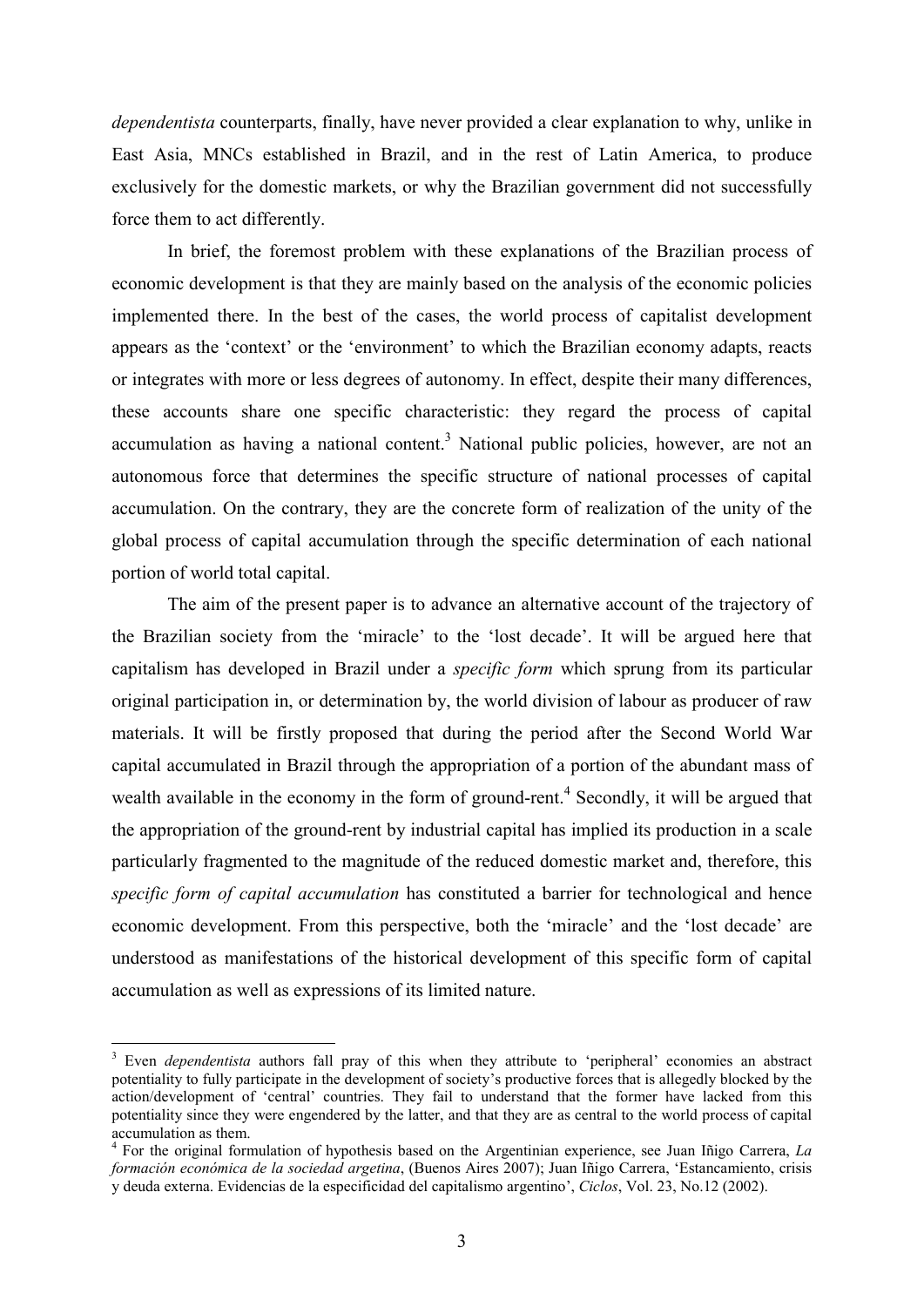For this purpose, the paper is organised as follows. The next section sketches the alternative hypothesis about the specificity of capital accumulation in Brazil and then attempts an analysis of the trajectory of the Brazilian economy from the end of the Second World War to the late 1980s. The last section closes the paper with some comments on the characteristics of Brazilian long-term development.

# *2) The specificity of capital accumulation in Brazil between WWII and the late 1980s: An alternative approach*

By the end of the Second World War, the Brazilian state, as many other 'developing' country states, began to take an active role in the promotion of industrialization. The methods used by the Brazilian state did not differ greatly, at least not qualitatively, from those implemented elsewhere. The subsidization, by different means, of industrial productions was the key method pursued by developing country states to achieve their *developmental* goals. Subsidies were allegedly used to compensate for the lower productivity of industrial labour due to the 'late-comer' status of these countries' industries and to speed up the learning and catching-up process.

Subsidization means that resources from other sectors of the national economy or from outside it are transferred to a specific branch, in this case the industrial sector, to promote its growth and development. Two issues then arise when analysing the Brazilian experience. First, there is the matter of the origin of the resources used to subsidise the industrial sector. Second, there is the question of duration of the process of subsidization.

 It is sometimes argued that low wages were the key factor compensating for the low labour productivity and thus assuring industrial sector's normal profitability in Brazil.<sup>5</sup> But if low wages had been enough to compensate for the low labour productivity resulting from the internationally small scale of production and the use of obsolete technologies, Brazilian manufacturing firms would have produced for the world markets instead of the protected domestic ones. Resources from outside the economy, such as credit capital, though flew in Brazil since the late 1940s, were not quantitatively significant before the late 1960s. On the contrary, the idea that the resources used to subsidise the industrial sector came from the primary, notably agrarian, sector has received a much wider support.

 $5$  See Anglade (1985).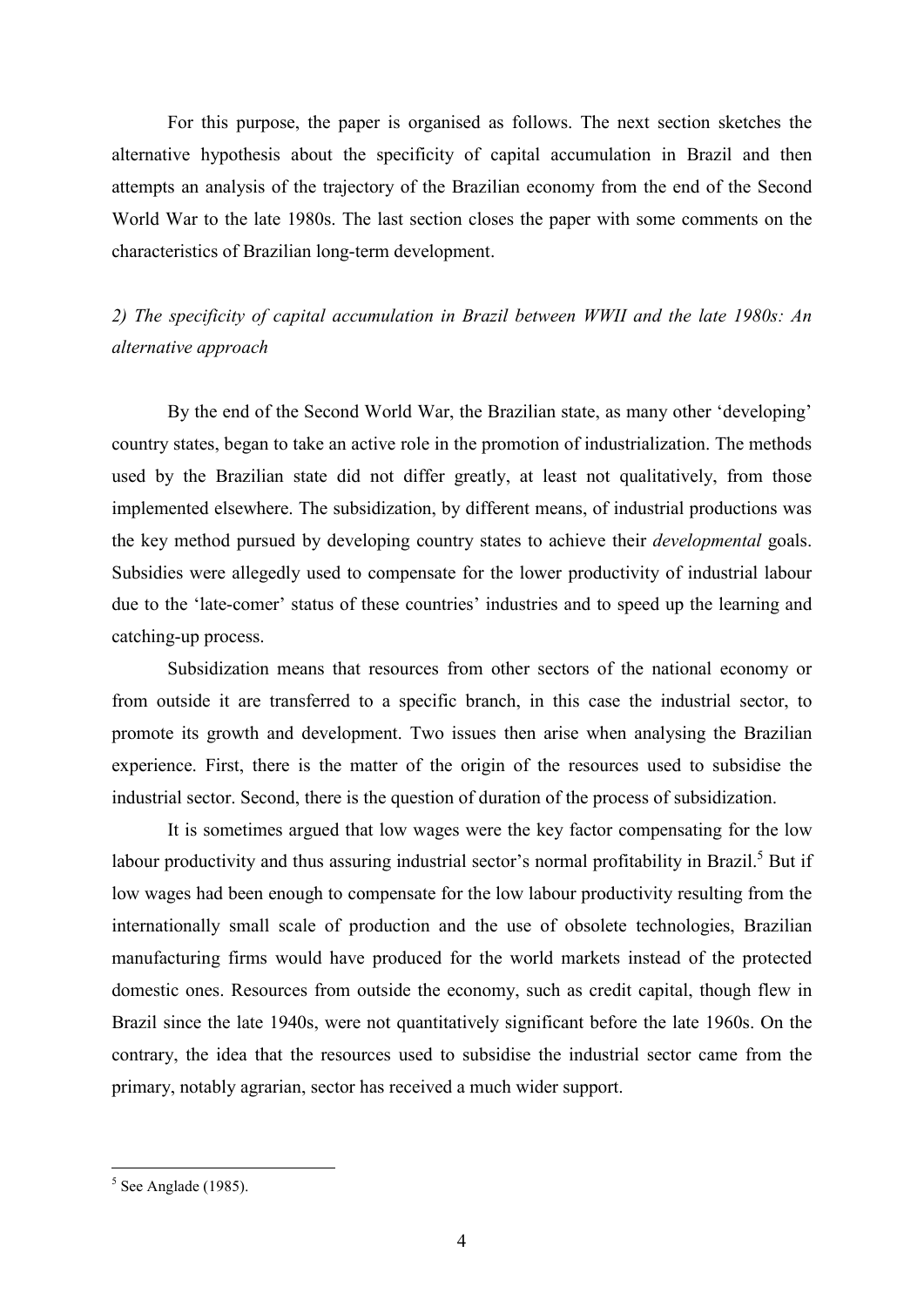Indeed, it is generally agreed among specialists that economic policies in effect in Brazil between the end of WWII and the mid-1960s entailed a strong transference of resources from the primary to other sectors of the economy to promote industrialization.<sup>6</sup> It is also frequently suggested that these transferences continued during the post-1964 period, although with less intensity.<sup>7</sup> Strong differences arise, however, regarding the specific source and nature of these transferred primary sector resources.

 Orthodox authors, for instance, have argued that resources transferred to the industrial sector originated in the 'agriculturalist's wealth'.<sup>8</sup> This opinion was shared, up to a certain extent, by some structuralist scholars, who referred to it as the agrarian 'surpluses'.<sup>9</sup> However, that could hardly be the case if those terms referred to a portion of the normal profits of agrarian capitals. The latter, as any other productive capital, would have, on average, withdrawn from that sector of the economy, or contracted its scale of production, if it was not normally valorising there.<sup>10</sup> Neither could those resources *normally* and solely come from the particularly low wages paid to rural workers (notably before the promulgation of the 1963 Rural Worker Bill).<sup>11</sup> On the contrary, those resources could *normally* come from the remaining portion of value contained in the commercial price of agrarian and mining goods and therefore received by the primary sector, the *ground-rent*. <sup>12</sup> In other words, only the extraordinary (surplus) profits (i.e. rents) available in the primary sector due to the monopoly over an irreproducible means of production (i.e. land), which take the form of ground-rent, could be *normally* transferred to the rest of the economy. Indeed, landowners, unlike agrarian and mining capitalists, had no choice but to 'accept', not without resistance,

<sup>&</sup>lt;sup>6</sup> See Syvrud (1974: 216-9); Graham, et al. (1987: 2-3).

<sup>&</sup>lt;sup>7</sup> See Oliveira (1986: 91-109); Graham, et al. (1987: 17-8); Andrade Alves and Pastore (1978).

<sup>8</sup> See Gudin (1969).

<sup>&</sup>lt;sup>9</sup> See Bacha (1978).

<sup>&</sup>lt;sup>10</sup> On the contrary, agrarian production expanded continuously during the entire period under study. See Graham, et al. (1987). Moreover, as Bacha (1978: 144) noticed, the fast expansion of coffee production during the period of higher 'taxation' (i.e. 1947-1954) is an indication that normal profitability was not affected.

 $11$  Wage differentials between agriculture and industry do not necessarily imply the payment of the rural labourforce below its value. Urban wages are normally higher than rural wages for, at least, two reasons. First, the cost of reproduction of the urban labour-force is higher than that of the rural labour-force because the productive attributes (skills) of former are more complex than those of the latter. Second, rural workers need, ceteris paribus, to consume comparatively less use values than urban ones since they have lower expenditures in transport, clothing, housing, etc.

<sup>&</sup>lt;sup>12</sup> Ground-rent is composed of two parts. First, differential rent which springs from the monopoly over portions of the planet with *differentially* favourable irreproducible natural conditions that allow lower production costs than those prevailing in world's marginal (i.e. less fertile or accessible) agrarian and mining lands for whose product there is a solvent demand. See Karl Marx, *Capital Volume III* (1981: 779-87). Second, the absolute rent which comes from the simple *absolute* monopoly of an irreproducible mean of production and is paid even for the use of marginal lands. The magnitude of the differential part of the rent paid for the use of a specific piece of land is determined by the difference between the natural conditions prevailing in that soil and those in the marginal lands. The magnitude of the rent of simple absolute monopoly is determined by landowners' bargain power of vis-à-vis industrial capital. See Karl Marx, *Capital Volume III* (1981: 882-907).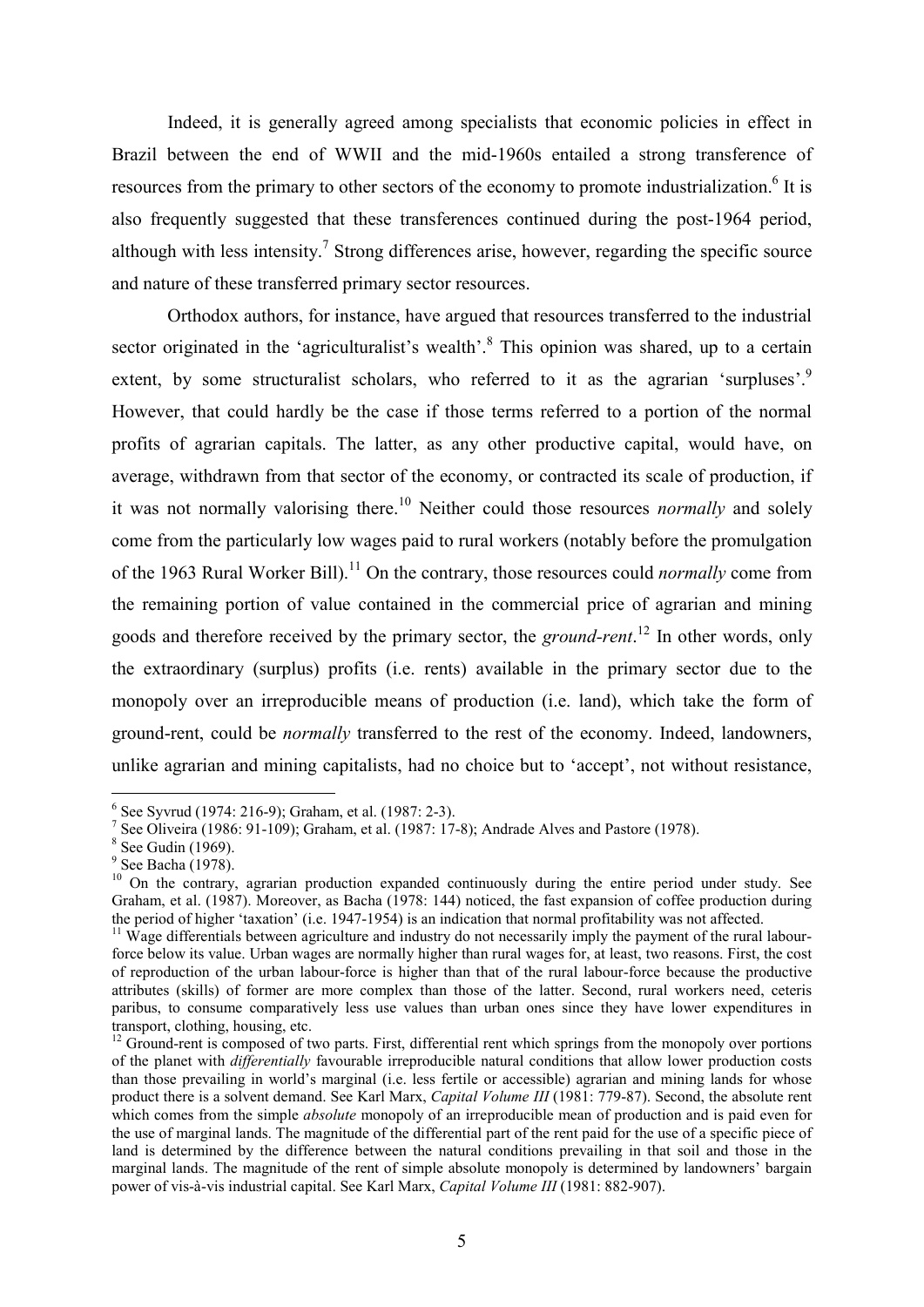the loss of a portion of the ground-rent as a condition to unproductively consume the rest of it. Moreover, in the case of publicly owned mining and hydraulic lands, the state, the actual landowner, could transfer the rent to the rest of the economy without any conflict whatsoever.

In Brazil, as in the rest of South America, the subsidisation of the industrial sector with a portion of the ground-rent characterised the entire period under study (and arguably the subsequent one). This process, therefore, cannot be considered as a form of 'infant industry' promotion, as in East Asia during the 1960s and 1970s, notably when the largest recipients of that support were MNCs, and when it extended indefinitely. It was, on the contrary, a specific form of capitalist development.

*3) The historical development of the specificity of capital accumulation in Brazil between the Second World War and the late 1980s: An Overview* 

The transference to, and appropriation by, industrial capital of a portion of the groundrent took different forms over the period under analysis here. All of them, however, entailed the action of the state through its policies and institutions. In general terms, two types of mechanisms, indissolubly united, gave form to the process of transference to, and appropriation by, industrial capital of a portion of the ground-rent. On one hand, some policies, such as the combination of an overvalued currency and selective import taxes, allowed the direct appropriation of a portion of the ground-rent by industrial capital by lowering the price of inputs and protecting the markets for outputs. On the other hand, other set of policies transferred to industrial capital a portion of the ground-rent previously appropriated by the state through diverse forms, such as import and export taxes or the control over the foreign exchange market.

# *3.1) From National to Developmentalist Populism (1940s-1964)*

Although several of the features that characterised the Brazilian economy during the post-WWII era might had been present before -e.g. the combination of an overvalued currency and market protection- it was only by the 1940s that the accumulation through the appropriation of a portion of the ground-rent began to take form through the action of stateowned companies and banks.

 The overvaluation of the national currency, in effect during the entire 1947-1964 period, made exporters, almost all of raw materials, sell the foreign exchange earned in the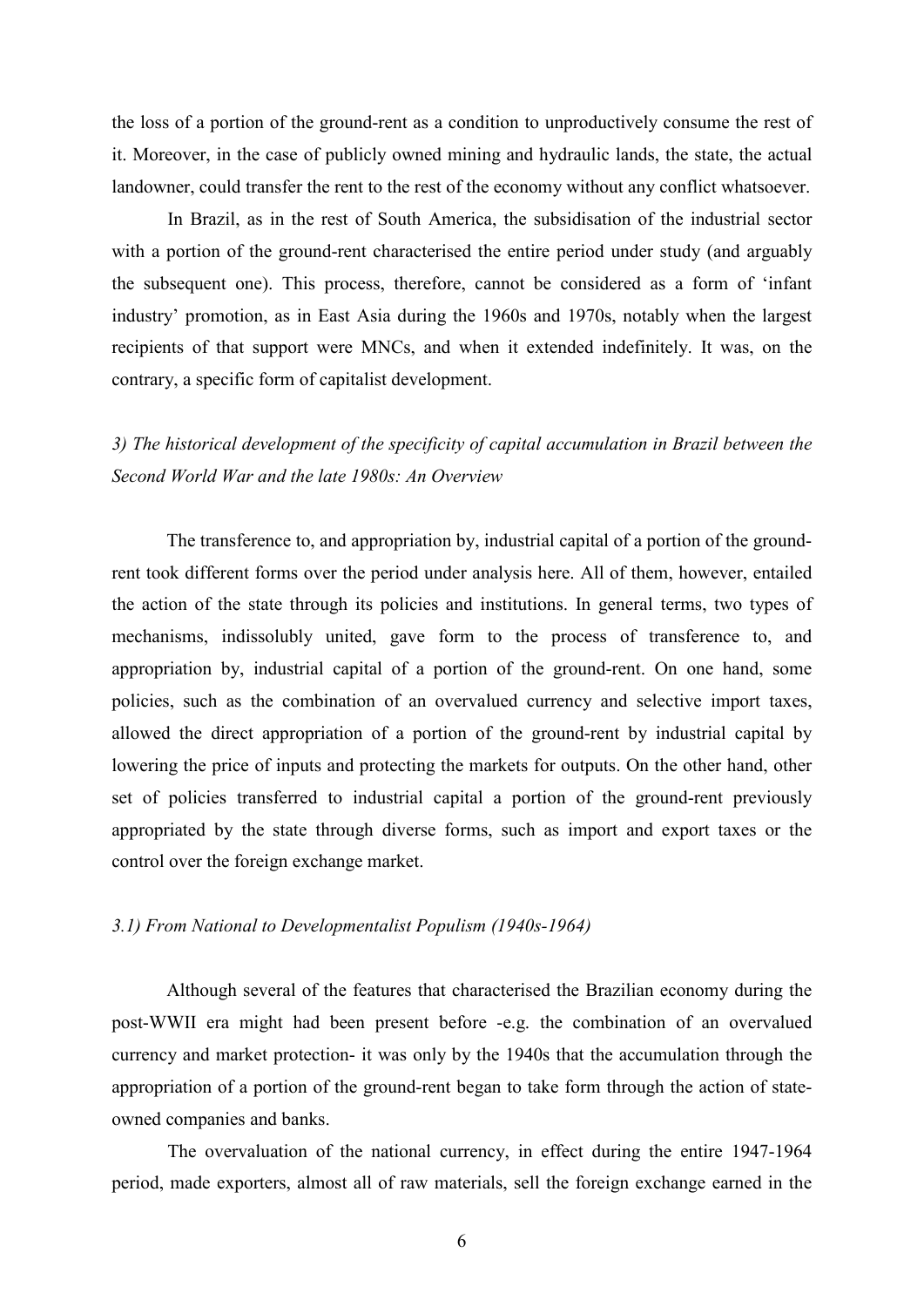world markets below its value, thus losing a portion of the sale prices which was mainly a part of the ground-rent contained in them.<sup>13</sup>

A large portion of that mass of value 'retained' in the foreign exchange market was directly appropriated by industrial capitals when purchasing foreign currency at particularly low exchange rates either to import equipment and inputs or to remit profits abroad, as was the case of MNCs.<sup>14</sup> This respectively lowered industrial capital's production costs and multiplied its profits. Nevertheless, the appropriation of the ground-rent through the overvaluation of the currency did not stop there, affecting only exported commodities. It had also the effect of reducing the price of primary goods sold in the domestic markets. This not only granted industrial capitals the possibility to purchase raw materials (e.g. iron ore, cotton) below their international prices but also to have access to a cheapened labour-force as several wage-goods (mainly food) circulated in the domestic markets below their prices of production (determined by the costs of production in world's marginal lands), thus further reducing their production costs and increasing their profitability.<sup>15</sup>

Furthermore, the overvaluation of the currency not only transferred resources from the primary to the industrial sector. A portion of the ground-rent retained in the foreign exchange market was, in a first instance, appropriated by the state either through import taxes paid with an overvalued currency<sup>16</sup> or the monopolist administration of the foreign exchange market, as was the case during the operation of the Auction System during 1953-61 when the average price at which the state sold foreign currency to importers was above that at which it had bought it from exporters.<sup>17</sup> This portion of the ground-rent also followed later its course to feed industrial capital's profits either through the public sector's budget (e.g. direct subsidies or tax exemptions) or the activities of publicly-owned companies and banks. The latter not only almost continuously provided industrial capitals with inputs and credit at subsidised

<sup>&</sup>lt;sup>13</sup> See Iñigo Carrera, *La formación económica de la sociedad argentina* for the original account, based on the Argentinian experience, of the unity of this set of policies as forms of realization of this specific form of capital accumulation. For the analysis of the Brazilian case, see Nicolas Grinberg, 'From the 'Economic Miracle' to the 'Lost Decade': On the Role of Intersectoral Transfers and External Credit in the Process of Capital Accumulation in Brazil', *Brazilian Journal of Political Economy*, Vol. 28(2). (2008).

<sup>14</sup> Pedro Malan and Joel Bergsman, 'The Structure of Industry Protection in Brazil', *Revista Brasileira de Economia*, Vol. 24, No 2, (1970), pp. 151-5. See also, Antonio J. Avelãs Nunes, *Industrialización y desarrollo: La economía política del modelo brasileño de desarrollo* (Mexico 1990), p. 191.

<sup>&</sup>lt;sup>15</sup> See João do Carmo Oliveira, 'Trade Policy, Market 'Distortions', and Agriculture in the Process of Economic Development: Brazil, 1950-1974', *Journal of Development Economics*, Vol. 24, No. 1 (1986), pp. 91-109.

<sup>&</sup>lt;sup>16</sup> The overvaluation of the currency lowered the price of imported goods and therefore allowed importers to pay relatively high import taxes

 $17$  According to some authors, the mass of value appropriated in this way during the Auction System constituted an average of 15% of public expenditures. See Avelãs Nunes, *Industrialización y desarrollo*, p. 211.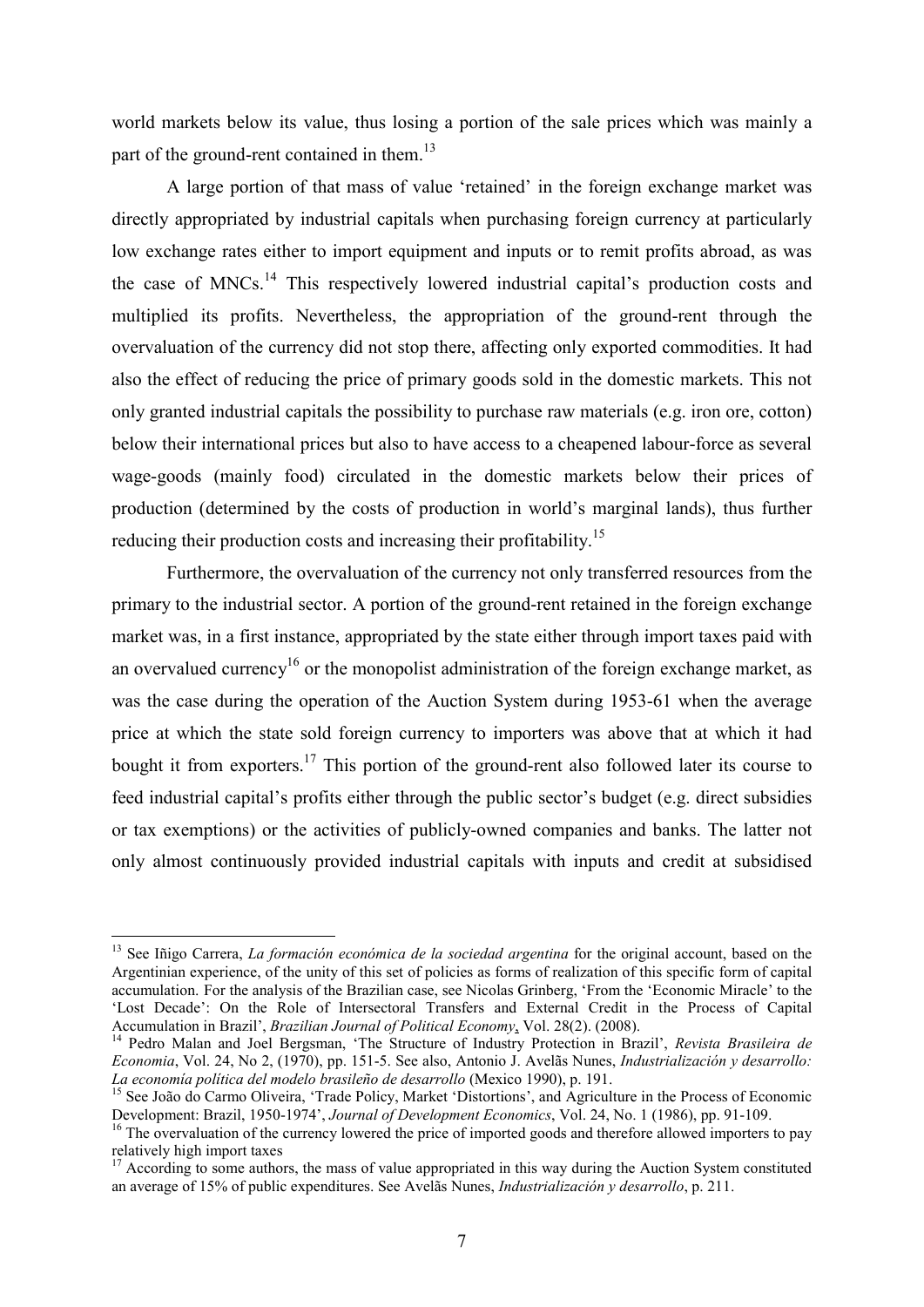rates<sup>18</sup> but also constituted, as the public sector administration, an ever expanding market for industrial goods either directly through their purchases, which usually involved significantly inflated prices, or indirectly through the private consumption of its over-expanded workforce<sup>19</sup>

In effect, a large portion of the ground-rent materialised in the foreign exchange reserves and financial assets accumulated during WWII, together with that appropriated by the state in its aftermath and the funds borrowed externally, constituted the bulk of the resources used to nationalize, create and later expand the activities of state-owned companies and to finance the massive public investments made in social infrastructure (including the construction of Brasilia). Among others, the newly created public companies producing industrial inputs included Rio Dolce Valley Company (iron ore extraction), Petrobras (state monopoly for oil exploration, extraction and refining), Electrobras (generation and distribution of electricity) and the Steel National Company. Additionally, the National Development Bank (BNDES), the major public bank for infrastructural and large industrial projects, was founded in  $1952<sup>20</sup>$  Though, unlike private industrial capitals, public companies usually had technical scales comparable to those prevailing in the world markets, their accumulation capacities became, since their origins, limited due to their subordination to the requirements of cheap inputs and large markets for the formers.

The sharp increase in the price of primary goods and therefore in the magnitude of the ground-rent available for appropriation during the post-WWII and Korean War booms gave place not only to the creation of state-owned companies but also to the continuous expansion of local industrial production destined to cater the internationally small but highly protected domestic market.<sup>21</sup> In effect, several policies were implemented to protect the markets in which industrial capitals realised the appropriation of the ground-rent when selling their production. Between 1947 and 1961, when the currency was strongly overvalued, a system of import quotas (1947-53) or multiple exchange rates (1953-61), together with the Law of Similarity<sup>22</sup>, protected the domestic markets by respectively reducing the supply or increasing

<sup>&</sup>lt;sup>18</sup> Until 1966, the Usury Law set a 12% limit on nominal interest rates. With inflation rates averaging 27.5% in the period 1946-65 and only in 1948-9 below that figure, real interest rates were constantly negative. See Anglade, 'The State and Capital Accumulation', pp. 87-91.

<sup>19</sup> See Avelãs Nunes, *Industrialización y desarrollo*, pp. 193-4, 386-9.

<sup>20</sup> See Serra, 'Ciclos e Mudanças Estructurais', pp. 72-4; Werner Baer, *Industrialization and economic development in Brazil* (Homewood 1965), p. 61-8.

<sup>21</sup> See Baer *Industrialization and economic development*, p. 69-77.

<sup>&</sup>lt;sup>22</sup> The Law of Similarity was promulgated in 1911 but was made an effective tool of industrial policy only in 1949. In principle, it forbade the importation of industrial goods that could be produced locally at the same price and quality of their international competitors. In practise, it functioned as a politically controlled instrument for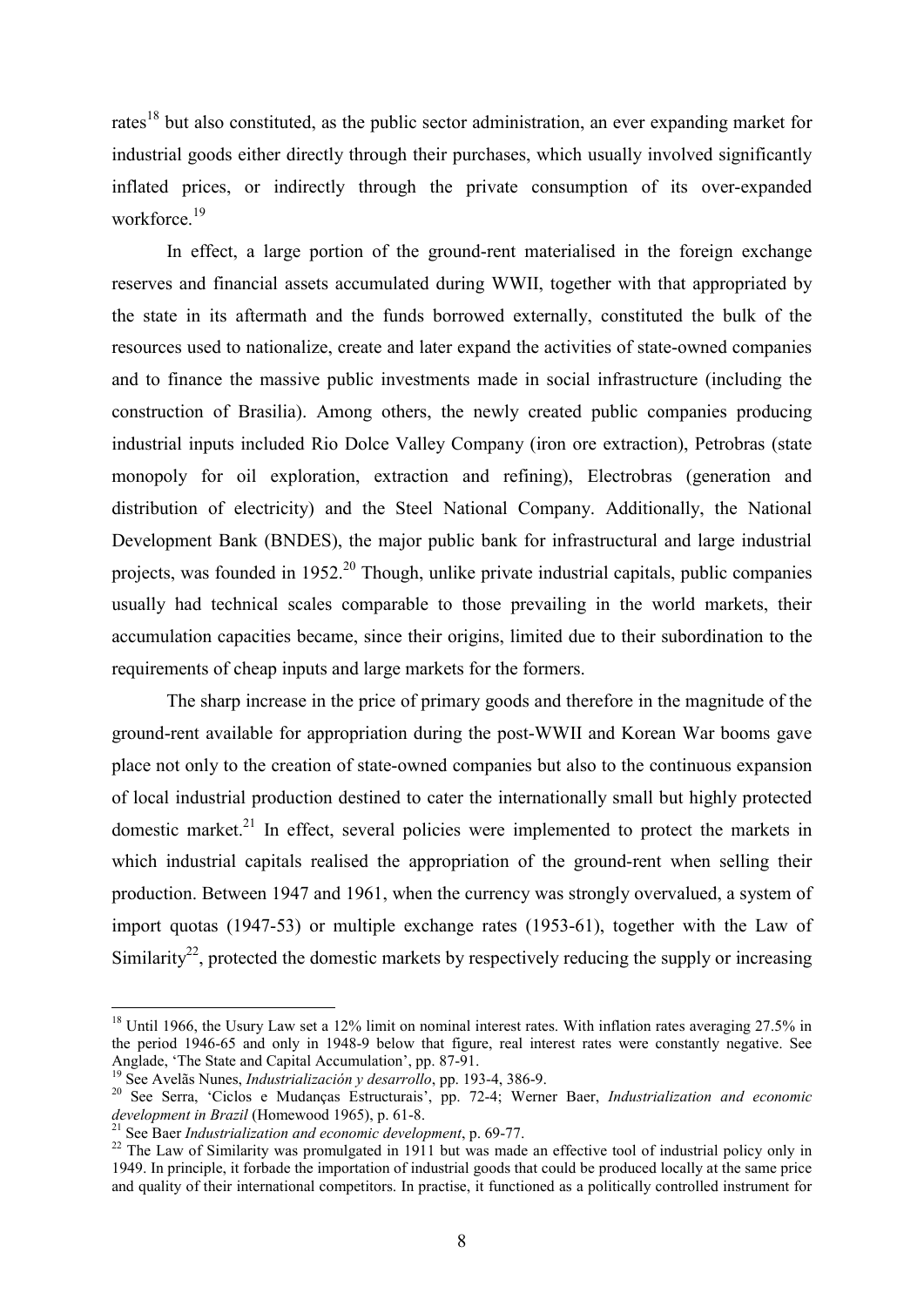the price of foreign exchange used to import goods competing with local productions.<sup>23</sup> In contrast, imports of capital goods and industrial inputs not produced locally paid taxes which were usually lower than the degree of overvaluation of the currency.<sup>24</sup>

The combination of an overvalued currency, public sector activities and market protection constituted by then the main forms of transference of a portion of the ground-rent to a private industrial sector dominated by small nationally owned capitals and several MNCs established before the Great Depression. In effect, a portion of the ground-rent equivalent to as much as 60% of the economy's overall profits was appropriated directly or indirectly by private (mainly industrial) capitals and the state between 1947 and 1954, during Dutra's and Vargas' conservative and populist governments.<sup>25</sup>

 The expansion of the domestic market that the growing ground-rent allowed was so remarkable that, by the mid 1950s, it began to attract several of the industrial MNCs which, by then, were searching for profitable investments in the developing countries. However, though consensus had already appeared among policy-makers, professional economists and the public opinion regarding the 'need' to promote foreign direct investment (FDI) in order to advance in the 'substitution of imports' and avoid 'external bottlenecks', the establishment of MNCs could not be fully stimulated by the nationalistic branch of the populist movement in power under Vargas' leadership. Its '*developmentalist*' sector managed then to gain control of the coalition that had been supporting the populist movement<sup>26</sup> and to impose Kubitschek as president of Brazil.<sup>27</sup> His *Target Plan* (1956-60) incorporated the promotion of FDI as state industrial policy after the Instruction 113 of the Superintendence of Money and Credit, implemented during Café Filho's short-lived provisional government<sup>28</sup>, had authorized the importation of machinery without the recourse to foreign exchange and opened the door to

1

market protection. See Baer, W. (1995), *The Brazilian Economy: Growth and Development* (Westport 1995), pp. 58-9.

<sup>23</sup> Malan and Bergsman, 'The Structure of Industry Protection', pp. 150-60. See also, Alexandre Kafka, 'The Brazilian Exchange Auction System', *The Review of Economics and Statistics*, Vol. 38, No. 3, (1956), pp. 309- 12.

<sup>24</sup> Malan and Bergsman 'The Structure of Industry Protection', p. 173-4; Carlos Von Doellinger, et al., *A politica Brasileira de comercio exterior e sus efeitos: 1967-73* (Rio de Janeiro 1974), IPEA, p. 134, table VI.13.  $^{25}$  See Graph 1 below.

<sup>&</sup>lt;sup>26</sup> These were the Brazilian Workers' Party (PTB) and the Social-democratic Party (PSD). Both were created in 1945 by different fractions of Vargas' regime to face that year's national elections. See Boris Fausto, *A concise history of Brazil* (Cambridge 1999), p. 230-1.

<sup>27</sup> See Thomas E. Skidmore, *Politics in Brazil, 1930-1964: an experiment in democracy* (Oxford 1986), p. 146- 9.

<sup>&</sup>lt;sup>28</sup> After Vargas committed suicide in 1954, Café Filho, the vice-president from the Conservative opposition, assumed the presidency. By then, president and vice-president were elected separately in Brazil and could belong to different parties.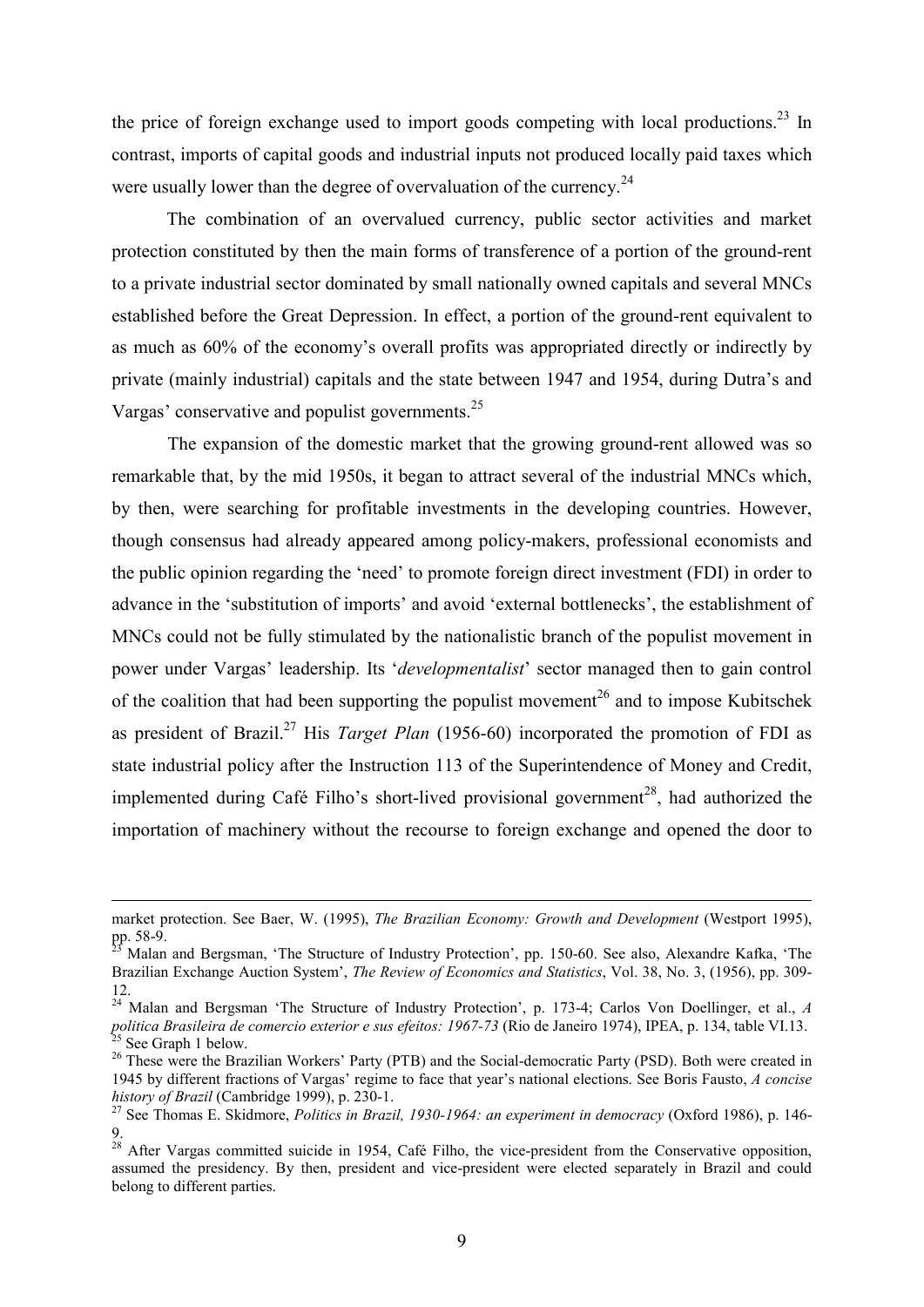the entrance of used (sometimes obsolete and already depreciated) capital goods.<sup>29</sup> In effect, in sharp contrast to the strategies followed in their countries of origin or in other regions of the world where they were then establishing, MNCs did not settle in Brazil with the technological conditions needed for the competition in the world markets.<sup>30</sup> On the contrary, they began to establish there with a scale particularly fragmented to the magnitude of the relatively small and protected domestic market. As genuinely small national capitals had been doing, MNCs compensated the extraordinary costs arising from their reduced scale of production and the use of outdated machinery through the appropriation of a portion of the ground-rent. Special subsidies and tax exemptions were added to the previously described forms of appropriation.<sup>31</sup> Moreover, in 1957 a tariff reform was implemented, introducing advalorem import duties which further increased the absolute level of protection of the domestic market and gave final shape to the protective structure.<sup>32</sup>

By the late 1950s, however, the mass of the ground-rent available for appropriation contracted significantly when the boom-promoted expansion of coffee plantation began to render fruits<sup>33</sup> and further deteriorated the balance of the already oversupplied world markets for that grain.<sup>34</sup> Economic growth slowed down and the reversion of most of the previous forms of appropriation of the ground-rent began to be implemented first by Kubitschek's government and later by Quadros, his successor from the Conservative opposition. After its accession to power in early 1961, the latter's government immediately devalued the currency<sup>35</sup> and reduced public sector expenditure with the intention to balance its budget. Under the argument that the devaluation of the currency had benefited the sector, 'contribution quotas' on coffee exports were then introduced as forms of appropriation of the ground-rent.<sup>36</sup> During that year, however, the mass of the ground-rent and the inflow of credit capital began to recover and so did the Brazilian economy. After only 8 months in office, and

1

<sup>29</sup> See Serra 'Ciclos e Mudanças Estructurais', pp. 74-5; and, Angus Maddison, *The Political Economy of Poverty, Equity, and Growth, Brazil and Mexico,* (New York 1992), p. 28.

<sup>&</sup>lt;sup>30</sup> MNCs almost never exported more than 5% of their total production. In the case of US companies, this contrasted markedly with their strategies in Canada and Europe from where, by 1970, they were exporting around 20% of their local production. See Avelãs Nunes, *Industrialización y desarrollo*, p. 478.

<sup>31</sup> *Ibid.*, pp. 188-93.

<sup>32</sup> Baer, *The Brazilian Economy*, pp. 56-8.

<sup>&</sup>lt;sup>33</sup> Coffee is a perennial crop which takes 5-7 to render fruits.

<sup>&</sup>lt;sup>34</sup> The sharp rise in coffee prices during the Korean War had stimulated the expansion of production in Brazil (into the southern sate of Paraná) and in several African and Central American countries where natural conditions were relatively less favourable. Additionally, adverse climatic conditions were affecting the production of other crops during 1957/8.

 $\frac{1}{35}$  Though not to its parity of purchasing power. See Graph 3 below.

<sup>&</sup>lt;sup>36</sup> Though some of those funds were used to stock part of the production in years of low prices, another portion of them, particularly in the case of coffee, ended up in the public treasury together with a portion of the proceeds of the sale of accumulated stocks.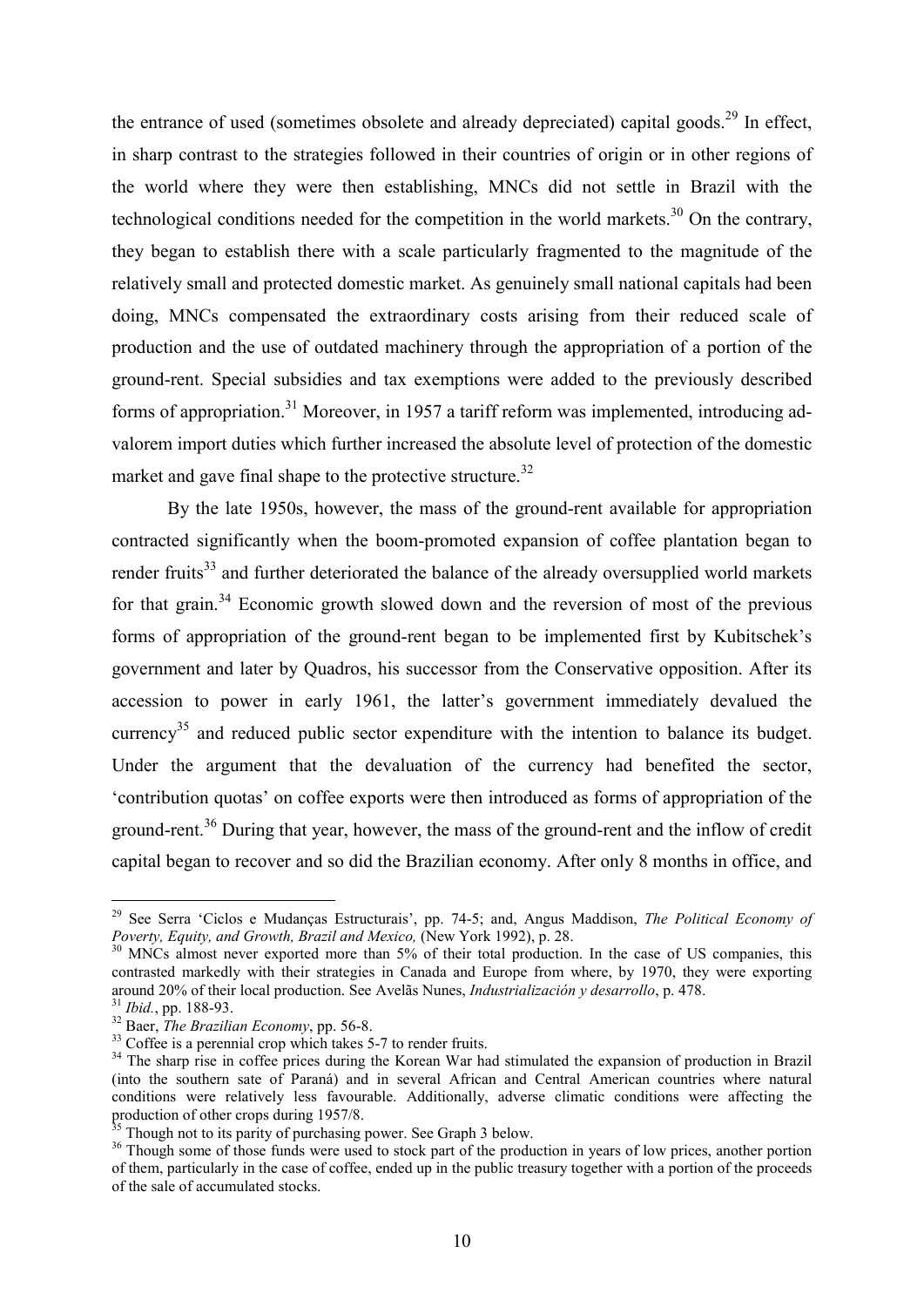without much opposition, Quadros unexpectedly resigned to his post and was replaced by Goulart, his vice-president from the PTB. The previous methods towards the appropriation of the ground-rent were then reinstated: the currency became strongly overvalued again, 'contribution quotas' on coffee exports were increased and began to be also applied to cocoa exports<sup>37</sup>, public spending soared and public employees' wages increased.<sup>38</sup> The recovery was, however, short-lived. After three years of relatively robust growth, by 1963 the net inflow of foreign credit, which had been almost constantly positive since the end of WWII averaging 3% of the economy's profits and thus complementing the ground-rent, became negative. At the same time, particularly severe weather conditions were reducing local agrarian production and therefore the magnitude of the ground-rent available for appropriation.<sup>39</sup> With those extraordinary sources of value in sharp contraction and their requirement in expansion<sup>40</sup>, the Brazilian economy stagnated. Moreover, with much of the public sector's revenues in contraction, its deficit increased. Its monetization rapidly fuelled the rate of inflation, at the same time that the reversion of capital flows and the stagnation of exports were creating a severe balance of payments crisis.

# *3.2) From 'Corrective Inflation' to the 'Economic Miracle' (1964- 1973)*

 The strong contraction of the magnitude of the ground-rent and its complementary sources of extraordinary wealth (i.e. the net inflow of credit capital) not only manifested in the stagnation of the economy but also needed to come about through the sharp reversion of those policies in which their appropriation had taken course. However, a populist government heavily supported by trade unions, as that of Goulart, could doubtfully administer such change in economic policies. In the height of the crisis Goulart did what was necessary to 'provoke' his own outset: against the advice of his Finance Minister he conceded a 100% wage increase for public sector employees and proposed an 'agrarian reform'. The response was immediate; on March 1964 a military coup, supported by the industrial bourgeoisie and

<sup>&</sup>lt;sup>37</sup> Given the diversification of primary production into crops were the natural advantages (and therefore the ground-rent materialised on their prices) were relatively smaller (i.e. soybeans and oranges) than in the 'classical' tropical ones (i.e. coffee and cocoa) the strong overvaluation of the currency for exports became no longer the most convenient form of appropriation of the ground-rent.

<sup>38</sup> See Avelãs Nunes, *Industrialización y desarrollo*, p. 213-7.

<sup>&</sup>lt;sup>39</sup> See Graph 1 below.

<sup>&</sup>lt;sup>40</sup> This was determined by the difference between the local and world markets scales of production and its impact upon the difference between local and world markets production costs in the industrial sector.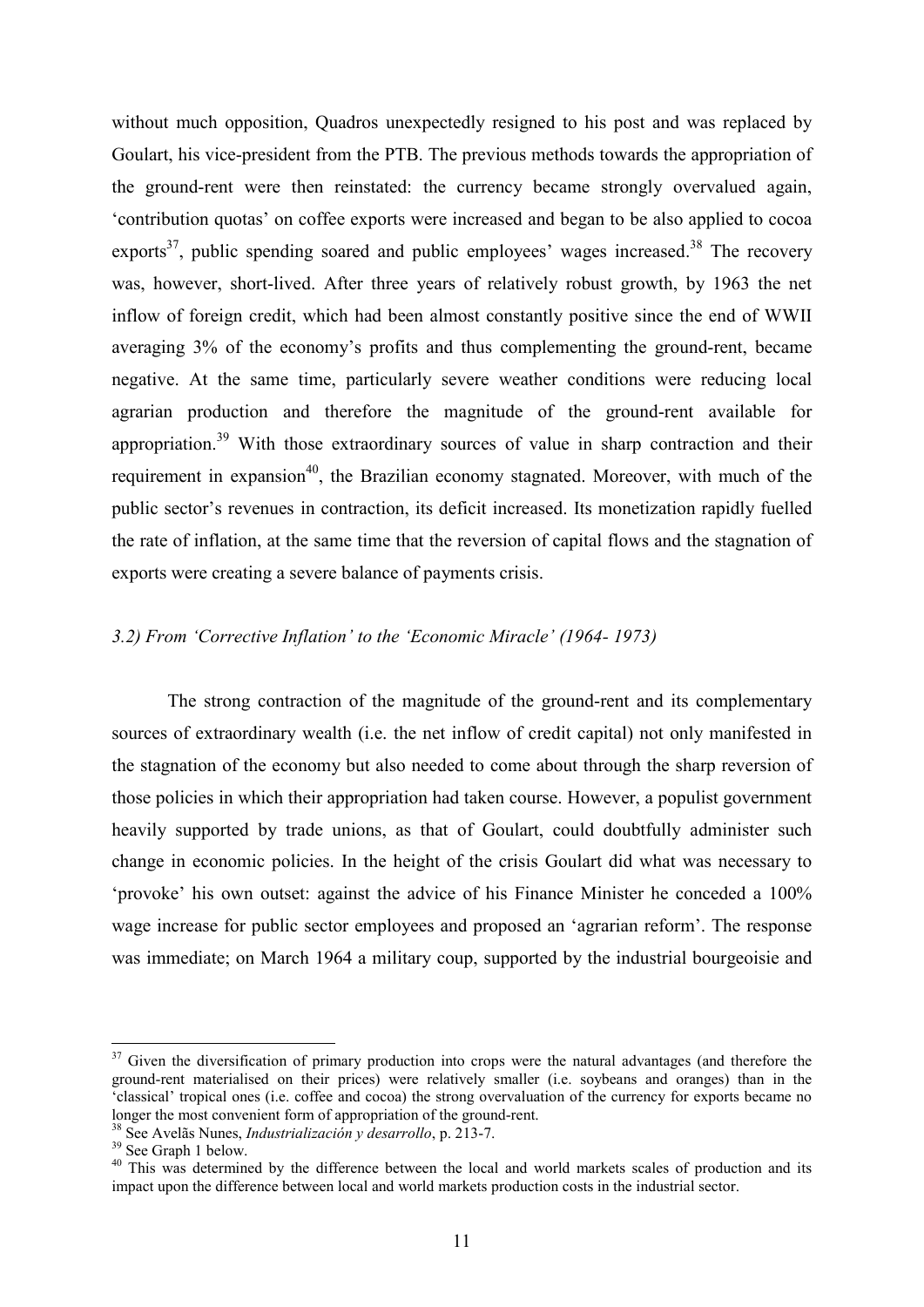the landowners, removed him without much resistance and installed a 'provisional' government that would last 21 years.

 As soon as it held power, the new administration implemented the Program of Government's Economic Action (PEAG) whose several legs entailed the partial or total reversion of the previous policies that had transferred a portion of the ground-rent from the primary sector to the rest of the economy, in particular the industrial sector. The currency was devalued and import tariffs were proportionally reduced. A fiscal reform was implemented to balance public sector accounts. Tax collection augmented and the price of services and industrial inputs provided by state-owned companies were increased while public sector employees' wages were reduced, in a drive called 'corrective inflation'.<sup>41</sup> Moreover, the labour market was 'reformed' eliminating job stability clauses and private companies were 'induced' to apply a formula for wage adjustments that constantly underestimated the rate of inflation.<sup>42</sup> Lastly, the elimination of the Usury Law and the implementation of the indexation system ended with negative real interest rates, at the same time that credit from public banks was being curtailed, eliminating yet another source of resource transference to the industrial sector.<sup>43</sup>

With the ground-rent in contraction and its use partly diverted to service the external debt, the economy stagnated and the PAEG prolonged until the end of 1966. In fact, the Brazilian economy grew at an average rate of merely 1.6% between 1963 and 1967 which was not only well below the 7.5% average of the previous decade but also largely insufficient to create enough jobs for the rapidly increasing economically active population.<sup>44</sup> Moreover, inflation rates remained relatively high despite the sharp reduction of public sector deficit and aggregate demand.

 By mid 1967, however, economic policies suddenly shifted direction and so did the performance of the Brazilian economy. After a change in the military leadership, a new Minister of Planning, Delfim Neto, was appointed and an expansionist set of policies was implemented. Credit to the private sector was expanded, under the 'structuralist' argument that high financial costs were one of the causes behind the stubbornly high inflation rates. Public sector investments in social infrastructure and industrial production were increased

<u>.</u>

<sup>41</sup> See Howard Ellis, 'Corrective Inflation 1964-66', in Howard Ellis (ed.), *The Economy of Brazil* (Berkeley 1969).

<sup>42</sup> See Avelãs Nunes, *Industrialización y desarrollo*, pp. 326-7.

<sup>43</sup> See Werner Baer and Isaac Kerstenetzky, 'The Brazilian Economy', in *Brazil in the Sixties*, Riordan Roett (ed.), (Nashville 1972), p. 115-6.

<sup>44</sup> See Samuel A. Morley, 'Inflation and Stagnation in Brazil', *Economic Development and Cultural Change*, Vol. 21, No. 3 (1973), p. 191. Also see, Breser, *Development and Crisis*, p. 104.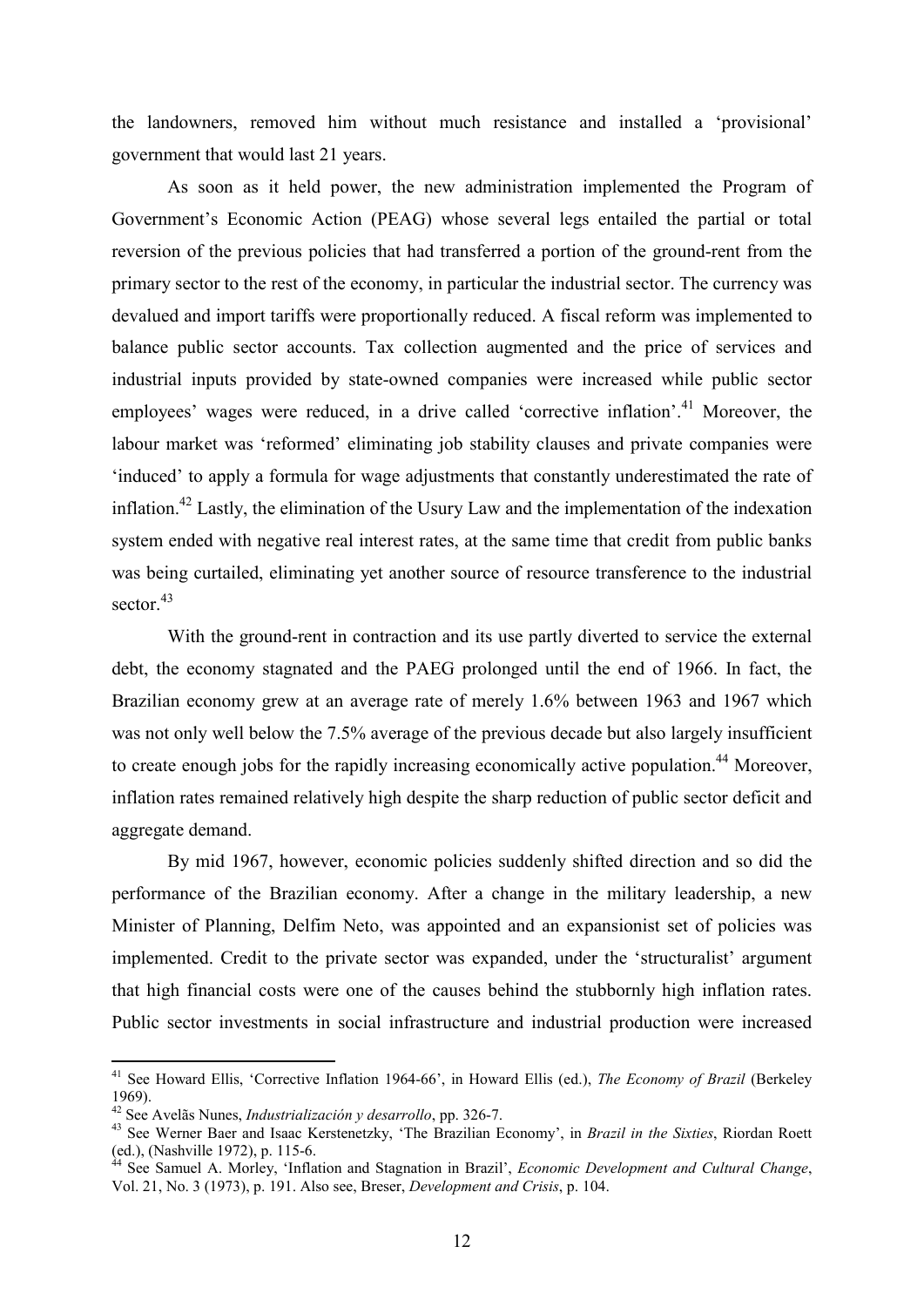and exports were promoted through different means.<sup>45</sup> The economy responded and growth picked up to a yearly average of 13.8% between 1968 and 1973. Moreover, inflation decelerated notoriously to reach 13% by 1973, FDI in the consumer-durables goods sector recovered and industrial exports expanded rapidly responding to the battery of stimulus they were receiving.

 The performance of the Brazilian economy was so impressive, especially the expansion of non-traditional exports, that led many observers to believe that the 'outwardlooking' strategy pursued by the government was leading to a process of economic growth somehow comparable with that being experienced by several East Asian countries.<sup>46</sup> However, the differences between them were larger than their similarities. While the latter were specialising in productions for the world markets that required a relatively cheap and disciplined labour force (e.g. textiles, apparels), the bulk of Brazil's new industrial exports was composed of processed locally produced primary goods (e.g. orange juice, metals, cotton textiles, soy oils, etc.). Moreover, despite the high subsidies it received, the Brazilian industrial sector was, unlike its Asian counterparts, still exporting only a small fraction of its production.<sup>47</sup>

But, if the fast expansion of industrial production was the result of domestic market oriented expansionist policies rather than an export-led process, *where did the resources to put them into practice come from?* Moreover, if industrial capitals continued producing mainly for the domestic markets, *which were the sources of compensation for their still internationally high production costs during this stage of the Brazilian history?* 

A substantial portion of the resources used to finance the expansionary policies and to sustain the profitability of industrial capital continued being made of the ground-rent, appropriated through a combination of 'contribution quotas', a moderate overvaluation of the currency and recently implemented export taxes.<sup>48</sup> The latter not only retained in the treasury a portion of the price of the internationally traded commodities which was in fact mainly a

<u>.</u>

<sup>45</sup> See Fishlow, 'Some reflections', p. 97-9.

<sup>46</sup> Bela Balassa, 'Incentive Policies in Brazil', *World Development*, Vol. 7 (1979), p. 1025-8.

<sup>47</sup> See Von Doelinger, et al, *A politica Brasileira de comercio exterior*, p. 95, table V.13. The automobile industry, for instance, exported only 1% of its production during the 'miracle'. See Francisco de Oliveira and Maria A. Travolo Popoutchi, *El complejo automotor en Brasil*, (Mexico DF 1979), p. 79, table 17.

<sup>&</sup>lt;sup>48</sup> In 1966, while the currency continued its path of devaluation (i.e. became less overvalued), a Tax Reform created two new export taxes exclusively applied to primary goods. The first one, collected by the National Treasury, was made effective only to compensate for strong devaluations. The second one, the ICM (a valueadded tax) collected by regional governments, remained constantly in effect until 1996, averaging 16-18% of the sale price. Though the ICM was in principle a tax applied to all sales both in the domestic and external markets, the ICM on exports acted, in practice, as an export tax, as value-added taxes were also charged on destinations. Moreover, acknowledging this duplication, in 1967 all non-primary exports became exempted from paying the ICM on exports. See Von Doellinger, *A politica Brasileira de comercio exterior*, p.29.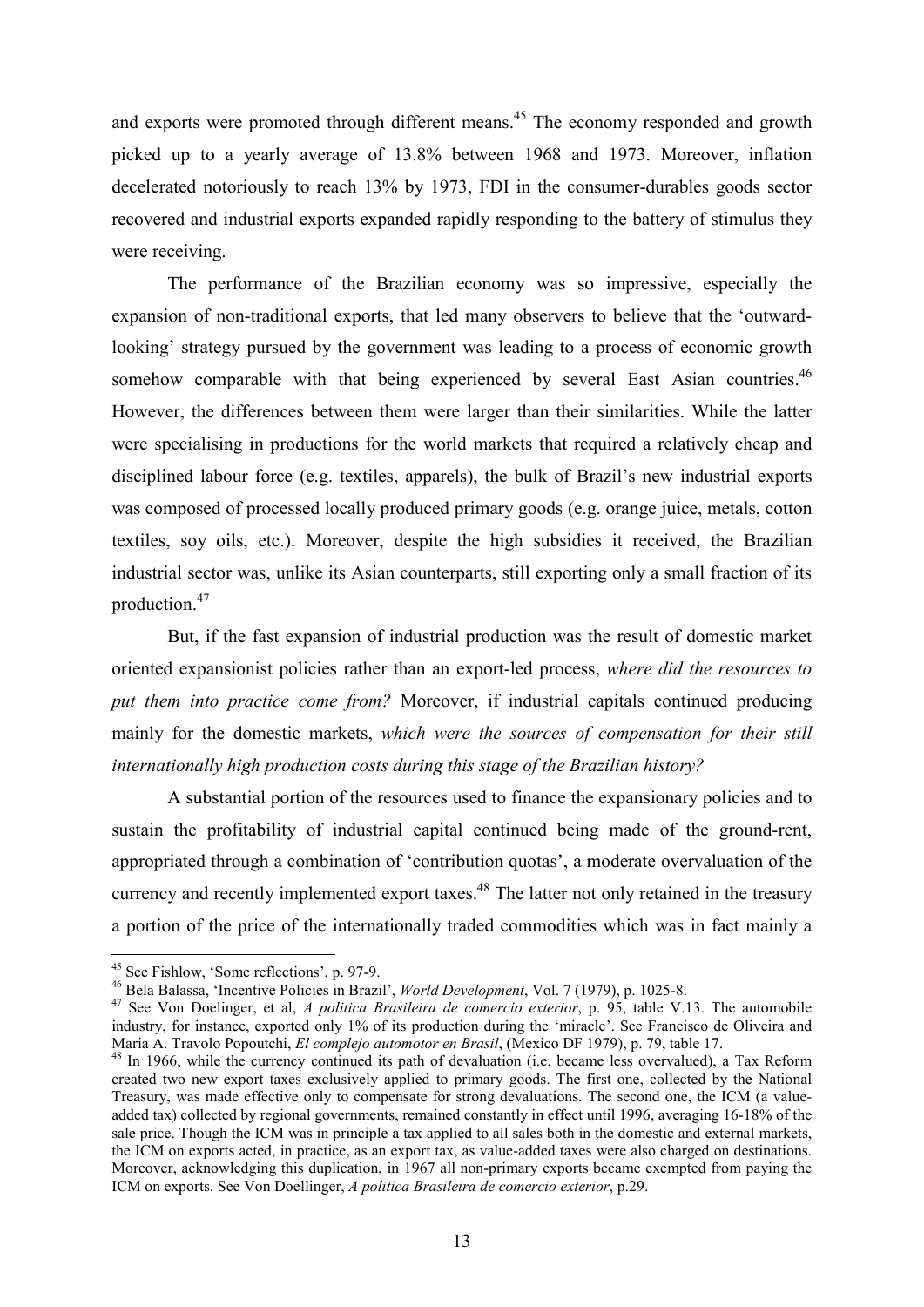part of the ground-rent, as it was seen in the case of the overvaluation of the currency, but also reduced primary goods' domestic prices. This also applied to those primary goods which were only occasionally exported, such as beans and rice, as they were subjected to those export taxes on those occasions.

In fact, in 1967 due to a recovery in primary goods' international prices the magnitude of the ground-rent available for appropriation experienced an expansion and so did the portion seized by the state and the private industrial sector. Moreover, by the turn of the decade, the expansion of the agricultural frontier into the Centre-West region and the Amazon jungle was giving place to a substantial increase in agrarian production and therefore to the magnitude of the ground-rent available for appropriation.<sup>49</sup> The mass of the appropriated ground-rent jumped from 15% of the total profits in 1964 to 36% in 1967 and remained at around 20% during 1968-73.<sup>50</sup>

 Nevertheless, the ground-rent was not the only source of extraordinary wealth by then available to the Brazilian economy to compensate for the particularly high costs of industrial production. In fact, since 1968 the increased liquidity in the international financial markets began to allow a sharp expansion of Brazilian external borrowing and the net inflow of credit capital became then strongly positive after five years of net payments.<sup>51</sup> Between 1968 and 1973 a mass of value equivalent to 5.8% of total profits entered the Brazilian economy in this form.<sup>52</sup> Though the great bulk of these funds were borrowed by the public sector, an increasing fraction began to be privately contracted. Publicly borrowed funds generally found their way to feed industrial capital's profits through the operations of state-owned companies and public commercial and development banks.<sup>53</sup> The former borrowed externally not only to finance their continuous expansion but also to cover the eventual operational deficits that emerged from the sale of their output at subsidised prices or the purchase of their inputs at inflated ones, as the newly created Inter-ministerial Price Council had decreed the end of the 'corrective inflation' and stopped the rise of prices charged by state-owned companies.<sup>54</sup> Public banks, on their turn, borrowed abroad and financed, either directly or through their loans to retail private ones, both industrial production and private consumption at below

<sup>&</sup>lt;sup>49</sup> See Graham, et al., 'Thirty Years of Agricultural Growth', pp. 11-15.

<sup>50</sup> See Graph 1 below.

<sup>51</sup> Also, see John Wells, *Euro-dollars, foreign debt and the Brazilian boom*, Working Paper No. 13, Centre of Latin American Studies, University of Cambridge, 1973.

<sup>52</sup> See Graph 1 below.

<sup>53</sup> Jeffrey A. Frieden, 'The Brazilian Borrowing Experience: From Miracle to Debacle and Back', *Latin American Research Review*, Vol. 22, No. 1 (1987), pp. 104-8.

<sup>54</sup> See Avelãs Nunes, *Industrialización y desarrollo*, p. 378.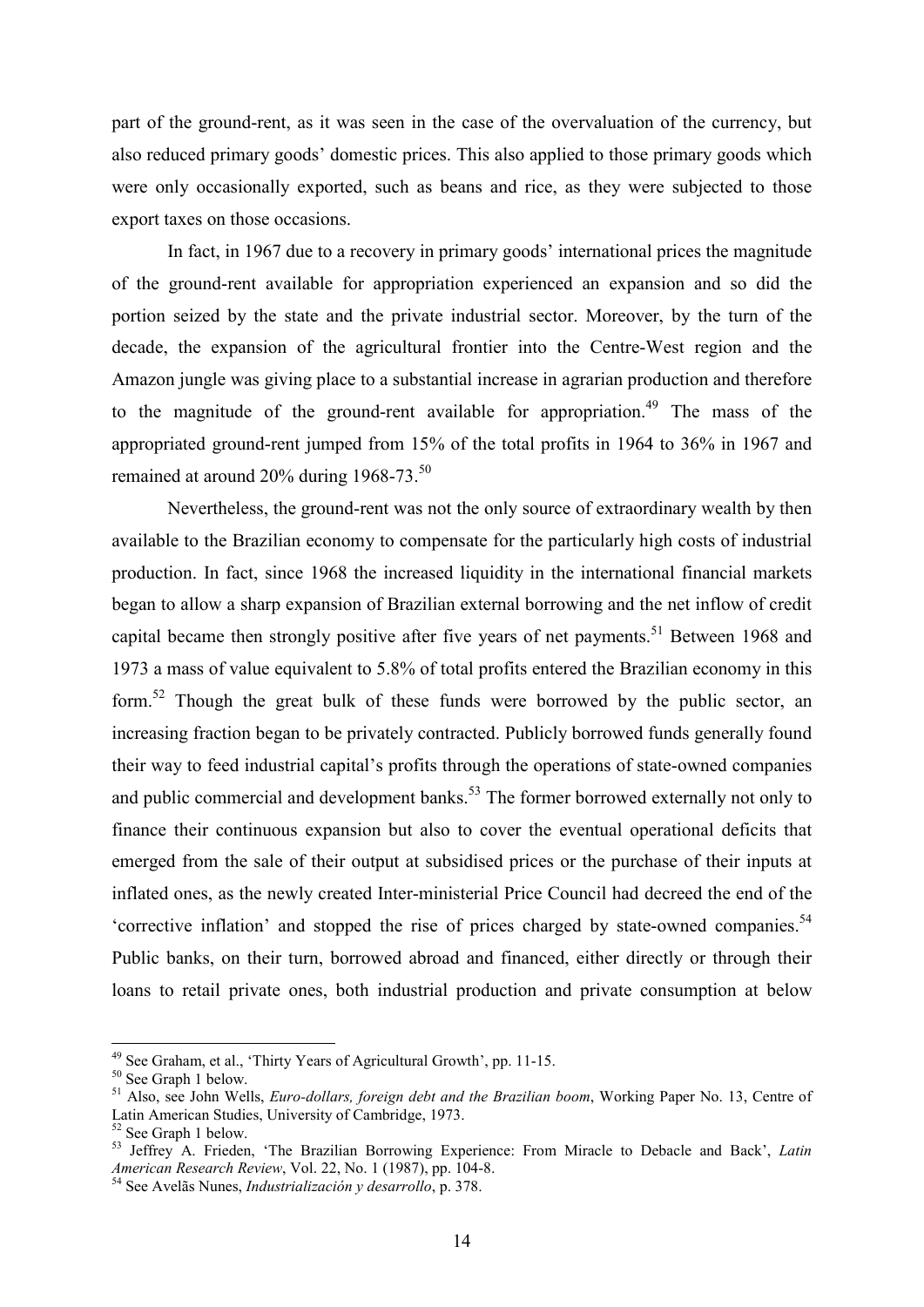market interest rates, thus subsidising the industrial sector and contributing to the enlargement of the domestic market.<sup>55</sup> Finally, another portion of the borrowed funds was used to increase Central Bank's foreign exchange reserves, therefore sustaining the overvaluation of the currency.<sup>56</sup>

Finally, there was a third source of extraordinary wealth supporting the profitability of industrial production in Brazil during the 'miraculous' years: the payment of the local labourforce below its value. In effect, after 4 years of stagnation, a battery of policies and the repression of political and trade union activities<sup>57</sup>, average real industrial wages in 1967 were 6% below their 1963 peak which they reached only in 1970.<sup>58</sup> Nevertheless, not all the Brazilian labour-force suffered the same fate during the 'miracle'. In effect, given the low average income prevailing in Brazil, the expansion of industrial production of durableconsumer goods during those years needed to be based on the enlargement of the domestic market through regressive redistribution of incomes.<sup>59</sup> As the wage contraction/stagnation, this could only take form through the actions of a repressive government. As a consequence, while the production of consumer non-durable goods grew by 9.5% average during 1968-1973, mainly due to an 'extensive' expansion of the domestic market (i.e. natural increase of population) and an increase in exports $^{60}$ , the consumer-durable output, mostly destined to the domestic markets, expanded at an annual average rate of  $24\%$ .<sup>61</sup>

 In summary, rather than experiencing a structural transformation, the previous specific form of capital accumulation was regenerated after the 1963-7 crisis. The particularity of the 1968-73 period arose, however, from the complementation of the groundrent, in supporting industrial capital's profitability, by a massive net inflow of foreign credit capital and the payment of labour-force below its value. Indeed, industrial capital kept selling the largest portion of its production to a domestic market that, despite the claims of 'openness', continued to be highly protected by import tariffs and the Law of Similarity.<sup>62</sup>

<sup>&</sup>lt;sup>55</sup> See Frieden 'The Brazilian Borrowing Experience', pp. 109-122.

<sup>56</sup> See Baer (1995), pp. 390-1, table A4.

<sup>57</sup> See Bacha, 'Issues and Evidence', p. 52-55.

<sup>58</sup> See Graph 4 below. See Bacha, 'Issues and Evidence' (1977), p. 53.

<sup>&</sup>lt;sup>59</sup> For indicators of increasing inequality in the distribution of national income during the 'miracle', see Baer, 'The Brazilian Boom', p. 6.

 $60\,67.6\%$  of the growth of the apparel and footwear sector and 45.3% of that of foodstuffs production were the result of export growth. See Wilson Suzigan, et al., *Crescimento industrial no Brazil: incentivos e desemenho recente*, IPEA, 1974, p. 162.

<sup>61</sup> See Batista, *Debt and Adjustment*, p. 164.

<sup>&</sup>lt;sup>62</sup> Nominal protection to the durable and non-durable consumer goods in 1973 was 84% and 83% respectively. See Von Doellinger, et al. *A politica*, p. 134, table VI.13.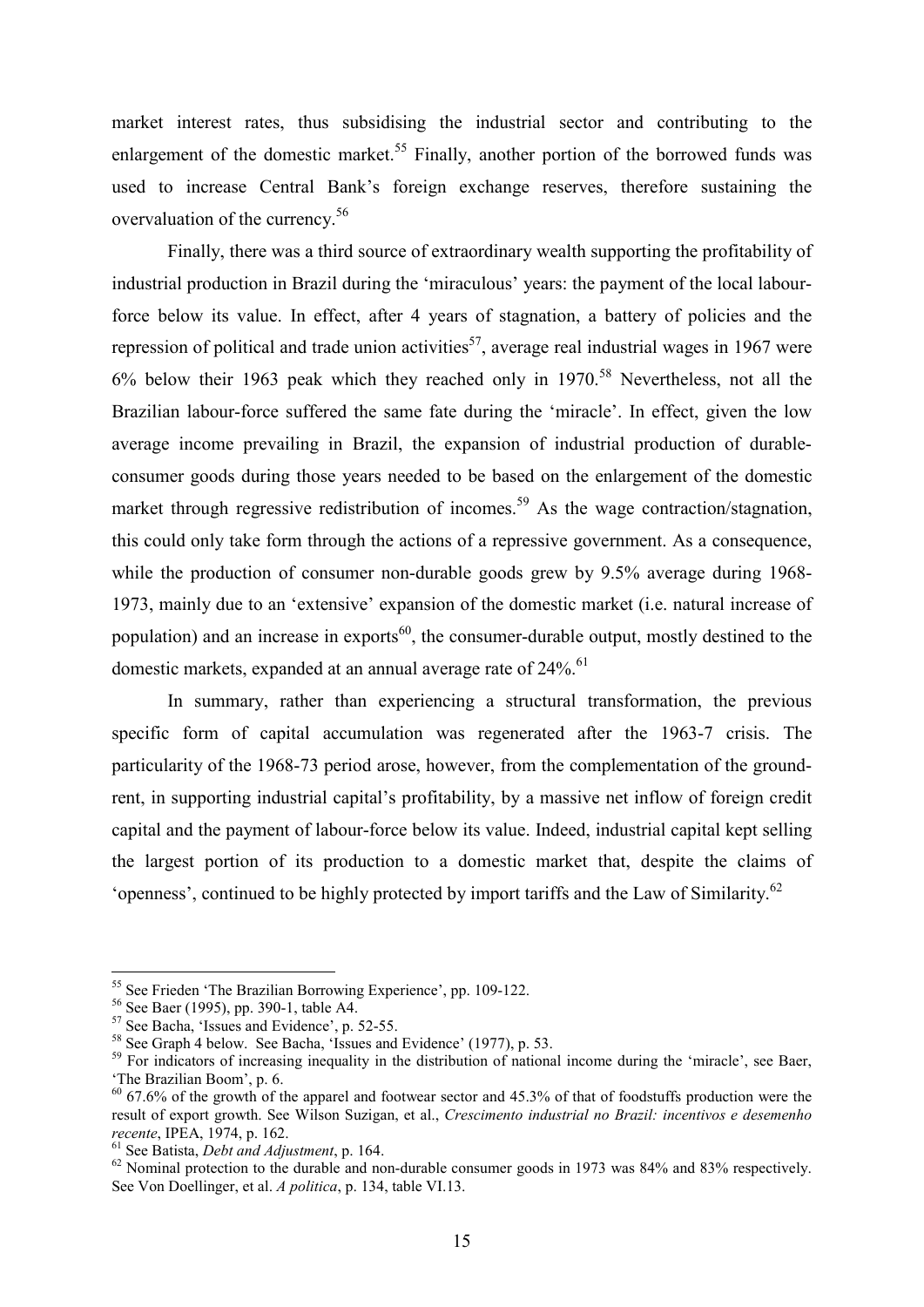Nevertheless, a new form of appropriation of the ground-rent began to develop during the 'miracle': the promotion of industrial exports. Though granted to all non-primary goods exports, subsidies were proportional to the value-added and therefore differed greatly across sectors.<sup>63</sup> Consequently, industries exporting processed primary goods received subsidies that, on average, did not completely compensate the overvaluation of the currency. Their 'international competitive advantage' arose then from the purchase of inputs below international prices. In fact, subsidies in these cases compensated, on average, the effect of the overvaluation over the value-added by the processing industry. On the contrary, for consumer-durable and capital goods, and some non-durable goods exports, subsidies more than compensated for the overvaluation of the currency, acting, in practice, as a constant transference of social wealth. In 1971, for instance, subsidies to automobile's exports –the largest recipient- amounted to  $35\%$  of the FOB price while the currency was on its parity.<sup>64</sup> In effect, under the appearance of being an industrial policy implemented to expand the local export capacity, subsidies to the exportation of industrial goods became a new form of appropriation of the ground-rent and its complementary sources of wealth by industrial capitals, especially those of foreign origin.<sup>65</sup>

### *3.3) From the 'Oil' to the 'Debt' Crisis (1974–1982)*

 By the end of 1973, however, the forms of realization of the specificity of the Brazilian process of capital accumulation would change again when the magnitude of the two main sources of extraordinary wealth available to industrial capital suffered a strong increase after the 'oil shock' manifested in the sharp rise in the prices of raw materials and the expansion of credit supply in global markets. In 1974 the 'moderate' sectors of the military succeeded the 'hardliners' who had governed through the 'miracle'. A series of interventionist policies reminiscent of the populist era were then implemented. The currency was allowed to appreciate further and import taxes were augmented to compensate its increased overvaluation.<sup>66</sup> Legal regulations on wage adjustments were removed at the same time that political 'openness' was promoted and trade unions activities legalised. Real wages

<u>.</u>

 $63$  The average 'genuine' subsidies were 17% of fob value of exports, ranging from  $8\%$  on woods products to 37% on apparel and footwear. See Jose A. Savasini, *Export promotion: the case of Brazil* (New York 1978), pp. 30-39.

<sup>64</sup> Calculated from Oliveira and Travolo Popoutchi, *El complejo automotor*, table 56, p. 178.

<sup>&</sup>lt;sup>65</sup> As they were concentrated in those more value-added sectors, MNCs received the largest part of those subsidies. See Avelãs Nunes, *Industrialización y desarrollo*, p. 415-9.

<sup>66</sup> See Balassa, 'Incentive Policies', p. 1028-32.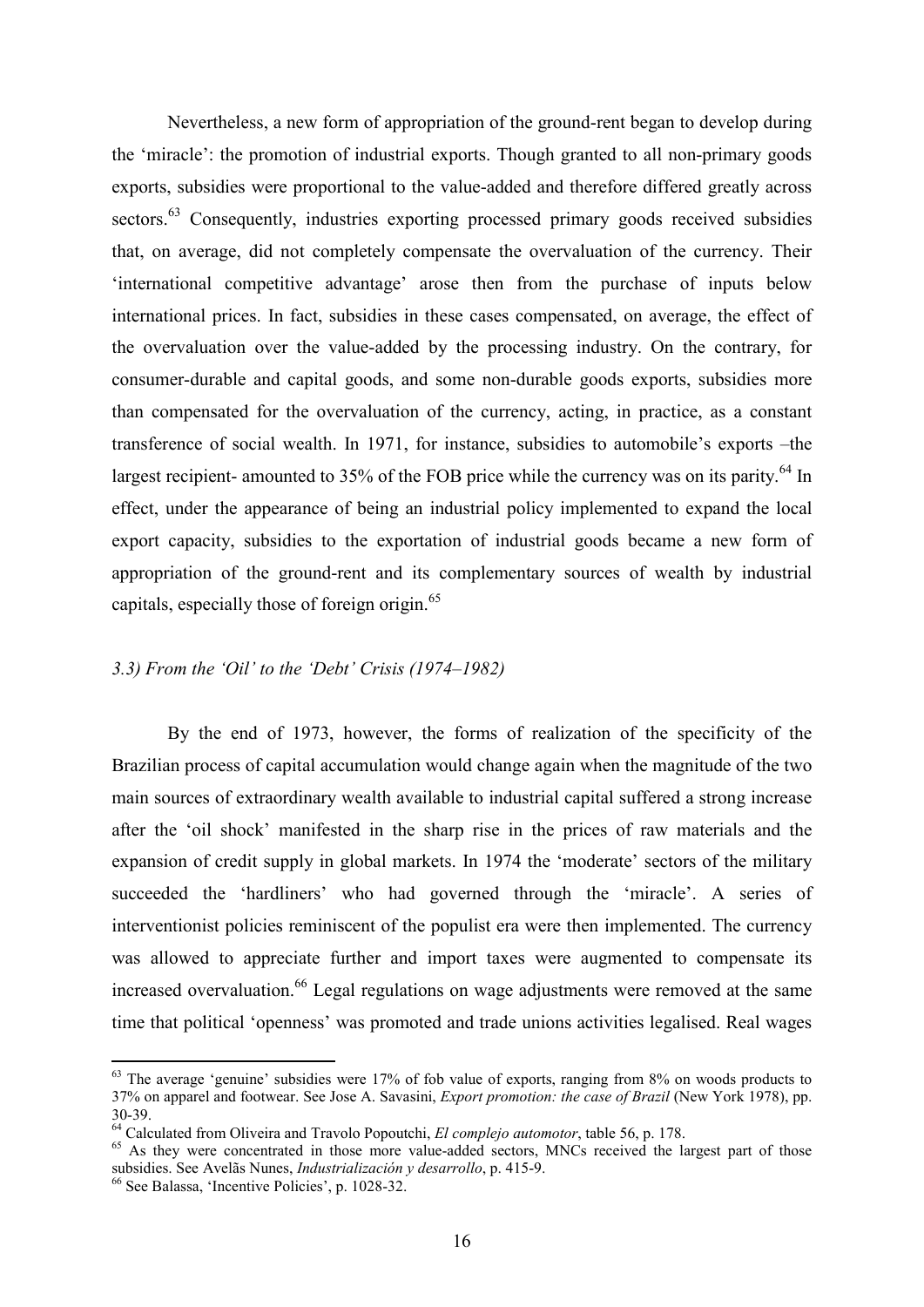augmented and the domestic market for consumer goods expanded accordingly, 'dependency' theorists notwithstanding. $67$  Moreover, under the argument of being a response to the new international environment emerging from the quadrupling of oil prices, the government implemented the Second National Development Plan (NDP II, 1974-1979) to stimulate the production of industrial inputs (especially energy and metals) and capital goods by state-owned companies and MNCs respectively.<sup>68</sup> In addition, the promotion of industrial exports was enhanced through an increase in subsidies that more than compensated for the overvaluation of the currency.<sup>69</sup> The prohibition to export certain primary goods such as soybeans and cotton remained in effect, especially during the years of high international prices.

 During the second half of the decade, however, the deceleration of the world economy that followed the increase in the price of oil started to take form in the slowdown of world demand for raw materials and the succession of expansions and contractions of global credit supply. The magnitude of the ground-rent available for appropriation then began a period of stagnation, only momentarily reversed during 1976-7 due to the sharp (though short-lived) increase of the international prices of coffee and cocoa. Though the expansion of the net inflow of credit sometimes compensated the stagnation of the ground-rent, their combined mass became increasingly insufficient to sustain the normal reproduction of the Brazilian process of capital accumulation.<sup>70</sup>

 In fact, during 1975, the international recession that followed the 1973/4 rise in raw materials' prices and international credit supply resulted in their movement in the opposite direction. The combined magnitude of the ground-rent and net external credits available for appropriation contracted and rate of growth of the Brazilian economy decelerated consequently. Once again, the contraction of these extraordinary sources of wealth that had been sustaining the 'expansionist' policies took form in their reversion into more 'orthodox' measures. Both public sector expenditures (including some investments corresponding to the NDP II) and credit supply growth decelerated.<sup>71</sup>

<sup>67</sup> *Ibid.*, p. 1036

<sup>&</sup>lt;sup>68</sup> Massive investments were made in the generation of hydro-electricity, oil exploration and its substitution by sugar alcohol. See Batista *Debt and Adjustment*, pp. 61-83

<sup>&</sup>lt;sup>69</sup> Subsidies to exports jumped from an average of 19% of the FOB price in 1973 to 32% average during 1974-8. Computed from Antonio S.P. Brandão and Jose L. Carvalho *Trade, Exchange Rate, and Agricultural Pricing Policies in Brazil Vol. II*, The World Bank (Washington 1991), p. 2.

<sup>70</sup> See Graph 1below.

<sup>71</sup> See Balassa, 'Incentive Policies', p. 1029; Anglade, 'The State and Capital Accumulation', pp. 71-2.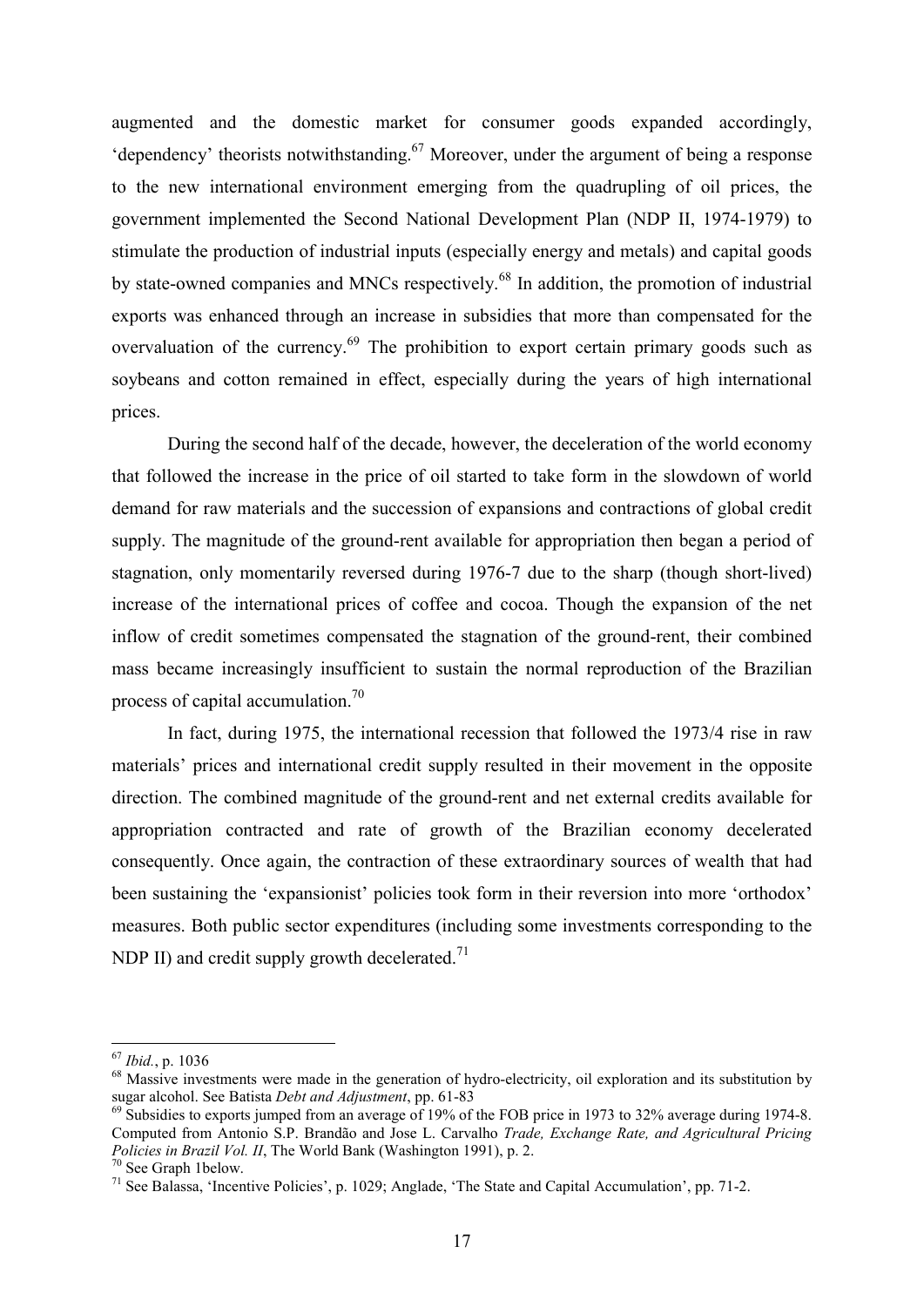The slowdown of the rate of growth during the second half of the 1970s was not, however, a linear process. On the contrary, it took form in the spasmodic evolution of GDP growth, following the evolution of the combined mass of the ground-rent and net external credit available for appropriation by industrial capital, and the realization of these movements through the alternation of expansive and contractive economic policies –the so-called 'stop and go' cycle allegedly 'administered' by the orthodox Finance Minister M.H. Simonsen.<sup>72</sup>

 By the turn of the decade, however, things would go from bad to worse for the Brazilian society. By then, the stagnation of the ground-rent available for appropriation became an absolute contraction at the same time that the net inflow of external credit decreased from equalling 10% of total profits in 1978 to less than 1.7% in 1979-80. Nonetheless, the trajectory from slow and irregular growth to an open crisis was not straightforward either. The renewed expansion of foreign loans on relative low interest rates during 1978 and the recovery of the ground-rent during the first half of 1979 gave place to the idea that the increasing rates of inflation could be fought again with 'expansionists' policies. This brought Delfim Neto, the father of the 'miracle', back to the Ministry of Planning to administer them. This time, however, the context was rather different from that of 1967 and the space for expansionist policies got rapidly reduced. During the course of 1979 the second 'oil shock' took place. In this opportunity, however, it was followed by the increase in interest rates and the fall of non-oil primary goods' prices in the world markets. Consequently, the value of Brazilian exports contracted sharply while foreign loans began to dry up rapidly. Though the adjustment was momentarily postponed by spending a large portion of the accumulated foreign exchange reserves<sup> $73$ </sup>, by the end of the year the situation became unbearable and Delfim announced his 'Christmas Package' which, despite the government's still developmentalist rhetoric, was much in line with the IMF's orthodox recommendations. A maxi-devaluation was implemented and subsidies to exports and restrictions to imports were removed.<sup>74</sup> Moreover, the Law of Similarity, the symbol of the Brazilian ISI process, was eliminated, showing in fact that the ground-rent available for appropriation could no longer sustain the previous scale of industrial production.

 The contraction of the net inflow of credit capital continued during 1980 and 1981, when the retraction of medium and long-term credits was roughly compensated by a sharp increase in short-term loans. Nevertheless, the Brazilian economy managed to growth

<sup>72</sup> See, for instance, Balassa, 'Incentive Policies', p. 1028; Bresser Pereira, *Development and Crisis*, pp. 176-7.

<sup>73</sup> See Baer, *The Brazilian Economy*, p. 390-1, table A4.

<sup>74</sup> *Ibid.,* p. 97.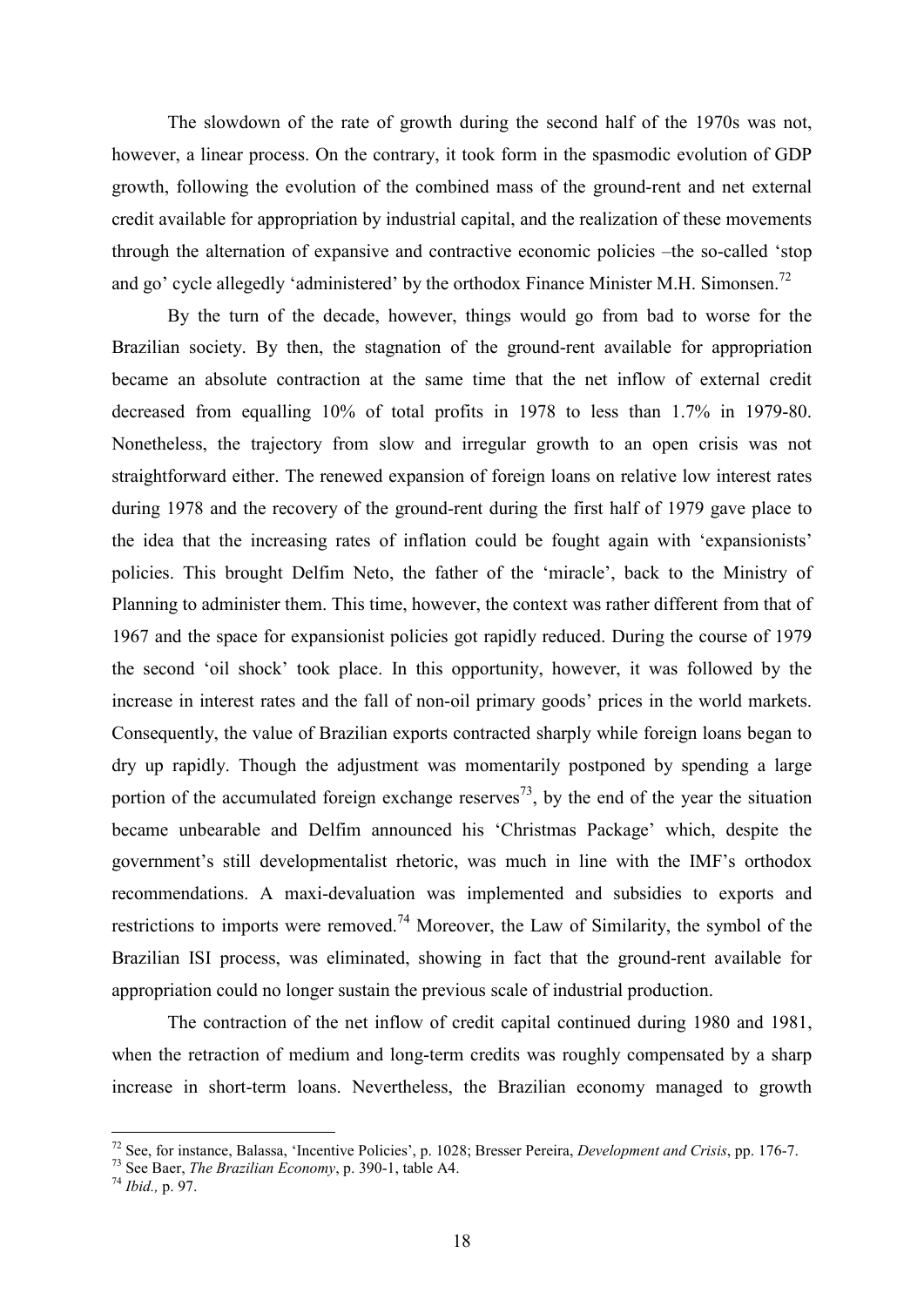substantially during 1980, mainly due to the expansionary effect caused by the momentary undervaluation of the currency and the renewed use of foreign exchange reserves. In 1981, however, the further sharp reduction of the ground-rent available for appropriation was added to that of external credit. With those extraordinary sources of wealth in absolute contraction the Brazilian economy entered into a profound economic crisis. Economic policies became increasingly contractive and the government abandoned any attempt to hide their real content. In effect, when in 1982 the international crisis manifested in the sharp contraction of aggregate demand (and therefore of primary goods' prices) at world scale and credit supply to developing countries, the Brazilian economy was already in a profound recession.<sup>75</sup>

## *3.4) The 'Lost Decade'*

 During the second half of the 1970s, the clash of the Brazilian process of capital accumulation against the absolute limit imposed to it by the magnitude of the ground-rent and its complementary sources of extraordinary wealth available for appropriation manifested in the spasmodic evolution of the rate of economic expansion. During the 1980s it would express with all its strength. In effect, during the first half of the decade, the reversion of the flow of external credit and the reduction of the magnitude of the ground-rent manifested in the implementation of a contractive 'stabilization' programme designed with the agreement of the IMF.<sup>76</sup> The currency was sharply devalued, public expenditures (especially in infrastructure investments) were largely curtailed and state-owned companies increased the price of their output.<sup>77</sup> Nevertheless, despite its 'orthodox' rhetoric, the public sector's consolidated budget remained in deficit as revenues contracted and the expansion of external debt servicing could not be compensated for by cuts in operational expenditures.<sup>78</sup> Though a portion of this deficit was covered through domestic borrowing, the rest of it was monetized and fuelled the inflation rate which reached  $221\%$  in 1984.<sup>79</sup> The 'debt crisis' took then the form of an 'inflationary crisis'.

 Nevertheless, by 1984-5 the Brazilian economy began to recover. This time, however, the appropriated ground-rent was hardly enough to support industrial capital's profitability. Industrial capital found, however, in the reduced industrial wages a new source of

<u>.</u>

<sup>&</sup>lt;sup>75</sup> See Anglade, 'The State and Capital Accumulation', pp. 103-6.

<sup>76</sup> See Bacha (1986), pp. 225-33; Bresser Pereira, *Development and Crisis*, pp. 206-9.

<sup>77</sup> See Batista, *Debt and Adjustment*, table 5.18, p. 124.

<sup>78</sup> *Ibid.,* pp. 122-4, table 5.16, 5.17 and 5.18.

<sup>79</sup> The increase in the monetary base jumped from 56.9% in 1980 to 243.8% in 1984. See Batista, *Debt and Adjustment*, p. 107, table 5.6.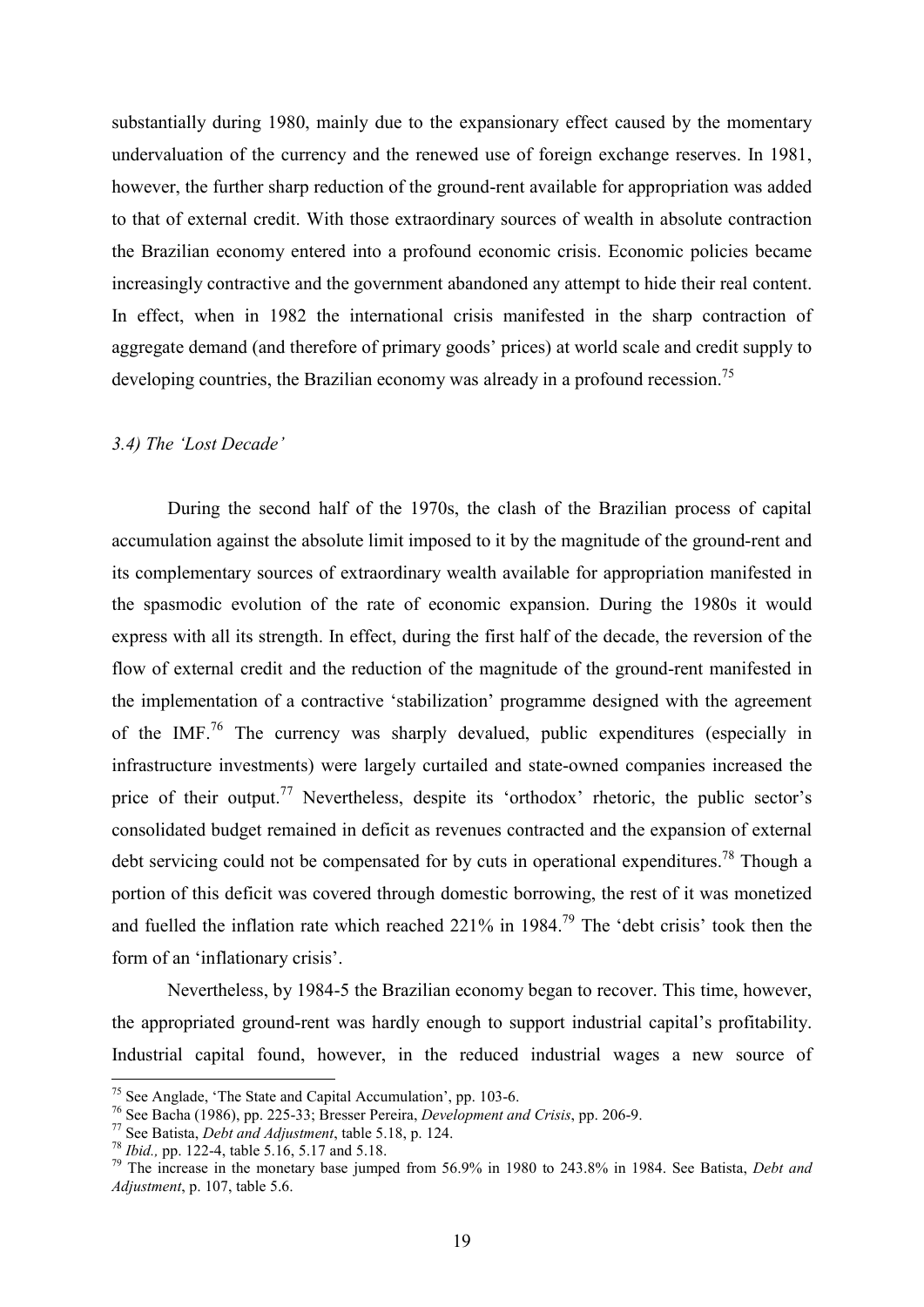compensation for its low international competitiveness. Effectively, after several years of economic contraction and high inflation, real industrial wages were in 1984 20% below their 1980 peak value.<sup>80</sup> Furthermore, the circumstantial undervaluation of the currency was then acting as a barrier protecting the domestic market and subsidising exports of industrial goods.

 With the recovery under way, the reversion of contractive measures was awaiting. However, after the contractive stabilization plan implemented in the previous years, this policy change could no longer be administered by the military regime. The economic recovery took form, then, in the return to a democratic rule in 1985 and the election of Tancredo Neves, a former minister of both Vargas' and Goulart's governments.

 By early 1986, in effect, economic policies began to recover some of their pre-debtcrisis shape when the accumulation of reserves (due to the expansion of exports and the reduction of international interest rates) gave way to the implementation of the 'heterodox' Cruzado Plan in order to stop the spiralling inflation without contractive measures. Under the argument that inflation was 'inertial', prices were frozen at their February level in order to 'change' the public's 'expectations'. However, while the price of foreign exchange and public companies' output were immediately frozen (especially those of energy and other industrial inputs), wages received a previous 33% increase. Domestic consumption was thus expanded while industrial costs reduced. $81$  By then, investments made under the NDP II on energy generation (taking advantage of Brazil's vast hydraulic resources) and in oil exploration had already matured and thus expanded the magnitude of the ground-rent available for appropriation. In fact, the extremely favourable natural conditions prevailing in Brazil to generate hydro-electricity implied that production costs of electric energy were there below their international levels. The potentially extraordinary profits arising from its production under those conditions were, nevertheless, transferred to the industrial sector through the provision of electricity at prices below their international level.<sup>82</sup> Indeed, this transference was of substantial importance for those energy intensive industries, such as metal making, aluminium production (where electricity accounts for one third of total costs), cellulose and chemicals, which expanded their exports significantly during the 1980s.

<sup>80</sup> See Graph 4 below.

<sup>81</sup> See Baer, *The Brazilian Economy*, pp. 152-4.

<sup>&</sup>lt;sup>82</sup> According to a study produced by Electrobras, "the average price of electricity for industrial consumers in Brazil was one of the lowest in the world between 1979 and 1986." See Batista, *Debt and Adjustment*, note 34, p. 94.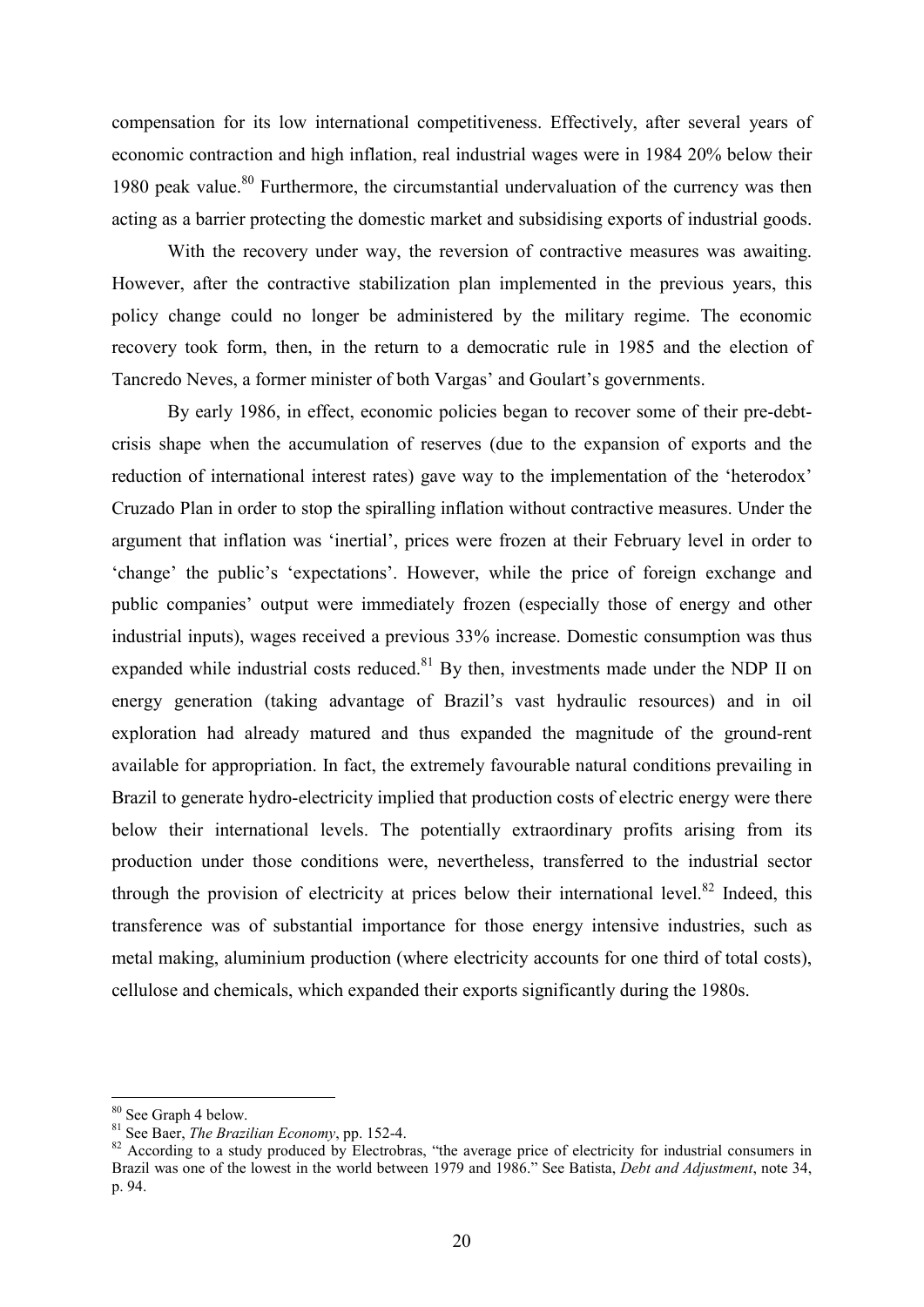Under that base, economic growth continued during 1986 while inflation decreased substantially.<sup>83</sup> Through the end of the year, however, the magnitude of the ground-rent began to contract again after the second consecutive draught reduced the total agrarian production and the sharp fall in the world price of oil reduced the international costs of energy production and therefore the mass of the ground-rent arising from the generation of hydro-electricity. Furthermore, international interest rates were increasing again, increasing the drain of limited resources out of the Brazilian economy. The weakness of the latter became again evident. Controls on prices, especially from public companies' output, were eliminated and inflation rocketed as the government had not stopped monetizing its deficits.<sup>84</sup> The economy began to stagnate. Moreover, with the trade account surplus sharply reduced, Brazil could no longer service its massive external debt. In February 1987 it declared the unilateral moratorium on interest payments to commercial banks, further expressing the limits of the Brazilian process of capital accumulation.

 Several attempts were made between the late 1980s and the early 1990s to curb inflation and bring the economy back on track but all of them failed. With the magnitude of the ground-rent in contraction and the outflow of external credit in expansion the economy was deprived from the two main sources of extraordinary wealth that had been sustaining the process of capital accumulation.

### *4) Concluding remarks*

-

 Despite the potential benefits of having access to a massive extraordinary source of social wealth to sustain industrial development, the accumulation of capital through the appropriation of the ground-rent had a negative impact on technological and therefore of economic development in Brazil. On one hand, when in effect, the overvaluation of the currency, though the most powerful form of appropriation of the ground-rent<sup>85</sup>, made exports of non-primary goods almost impossible. It thus set a strong limit to the scale of industrial production and therefore to the application and development of technology.<sup>86</sup> On the other

<sup>83</sup> See Baer, *The Brazilian Economy*, pp. 154-5.

<sup>84</sup> See Eliana A. Cardoso and Rudiger Dornbusch, 'Brazil's Tropical Plan', *The American Economic Review*, Vol. 77, No. 2 (1987), p. 291.

 $85$  This is so because it hides the fact that a discriminatory expropriation of private wealth is taken place and it therefore multiplies the reach of the appropriation. Export taxes exclusively applied to primary goods international trade are openly discriminative against those productions as it is a tax charged on the property of land against one particular kind of private property. Moreover, unlike export taxes, the overvaluation of the currency allows the appropriation of the ground-rent when profits are remitted abroad.

<sup>86</sup> Morley and Smith, 'The Choice of Technology', p. 260-3.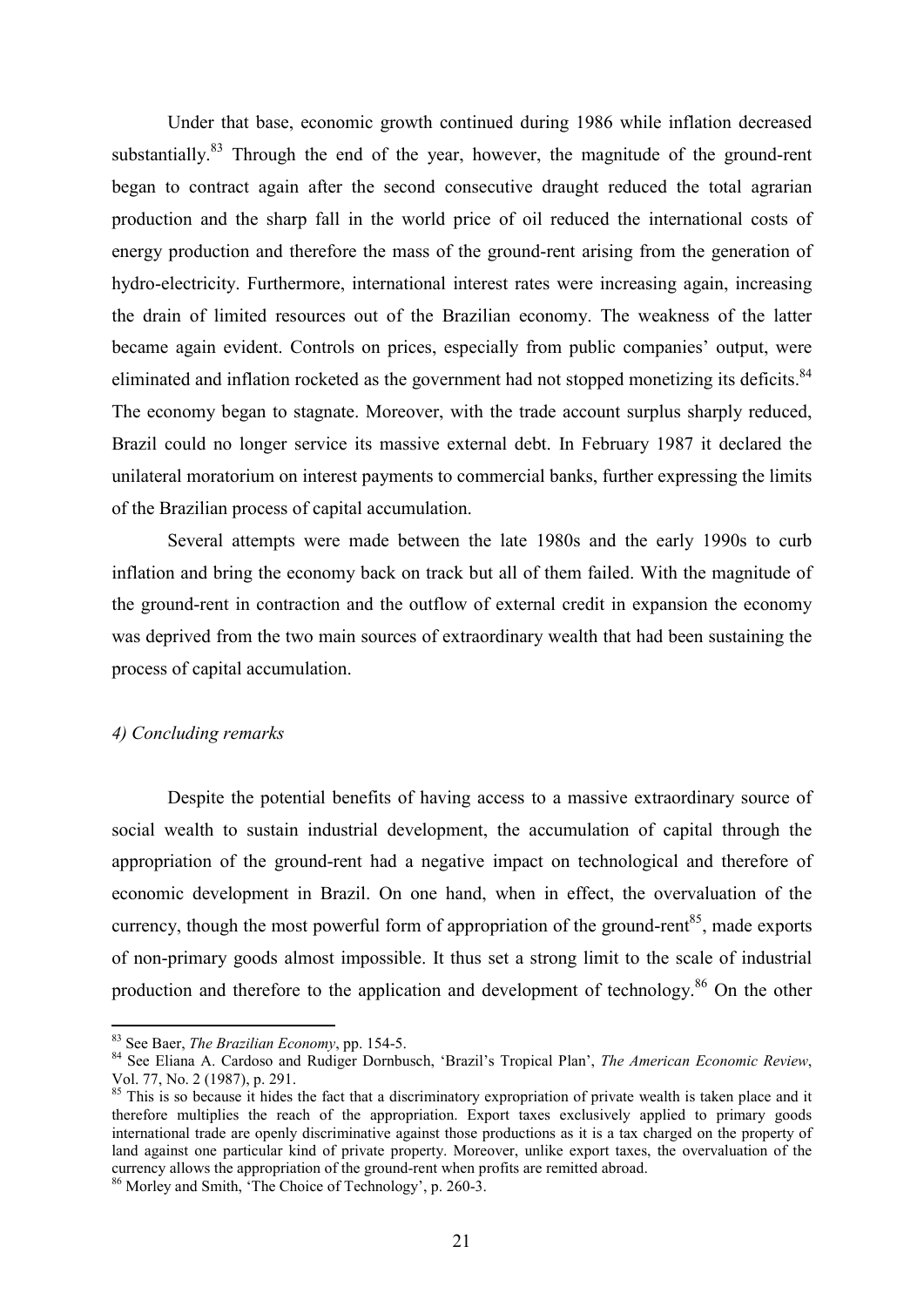hand, import taxes increased the domestic price of industrial goods and, therefore, also production costs, further weakening the competitiveness of the manufacturing sector in the world markets. Moreover, both export taxes and the overvaluation of the currency has also restricted the extensive and intensive application of capital in agrarian and mining productions and therefore technological development in these sectors.<sup>87</sup>

 Nevertheless, the accumulation through the appropriation of a portion of the groundrent presented several benefits for industrial capital, especially of foreign origin. In effect, industrial capital was not only able to normally valorise in Brazil (i.e. at the general rate of profit) without the need to invest a portion of its profits in scientific and technological development<sup>88</sup> but, in the case of the latter, it was also able to valorise fixed capital which, in several cases, was already obsolete and completely depreciated.<sup>89</sup>

 It is suggested here that during the period under study, industrial capital, including that of foreign origin, maximised its profits in Brazil not through the competition in the world markets by means of technological development but through the appropriation of a portion of the ground-rent available in the economy. In doing so, it produced in an internationally small scale and retarded the development of the society's productive forces.

However, though attractive for industrial capitals, in particular of foreign origin, the sector's profitability and therefore the performance of the entire economy were structurally dependent on the evolution of the magnitude of the ground-rent and its complementary sources of extraordinary wealth, such as external credits,  $90$  available for appropriation to compensate for the increasing difference between the local labour productivity and that prevailing in the world markets, in turn resulting from the respective scales of production. In fact, as can be observed from the following two graphs, while these combined masses of extraordinary wealth grew at the pace of their requirement by industrial capital, as was the case during most of the period between the end of the Second World War and 1980, the

<sup>&</sup>lt;sup>87</sup> Due to decreasing yields, the profitability of marginal lands and of intensive applications of capital into nonmarginal lands became severely reduced.

<sup>88</sup> See Baer, *The Brazilian Economy*, p. 228.

<sup>89</sup> See Werner Baer, 'Technology, Employment and Development: Empirical Findings', *World Development*, Vol. 4, No. 2 (1976) p. 127; Avelãs Nunes, *Industrialización y desarrollo*, p. 191; Thomas Hurtienne and Jon Sperber, 'The Brazilian Model of Accumulation: Its Origins, Structure, and Crisis', *Latin American Perspectives*, Vol. 10, No. 2/3, p.126.

<sup>&</sup>lt;sup>90</sup> In effect, between 1947 and 1981, the new loans contracted externally netted from the service of previously acquired external liabilities amounted an annual average of approximately 4% of the economy's total profits. The great bulk of those funds were publicly borrowed and used to finance the activities of state-owned companies and, between the late 1960s and early 1980s, also to sustain the overvaluation of the currency by constantly reposing those Central Bank's reserves drained through current account deficits.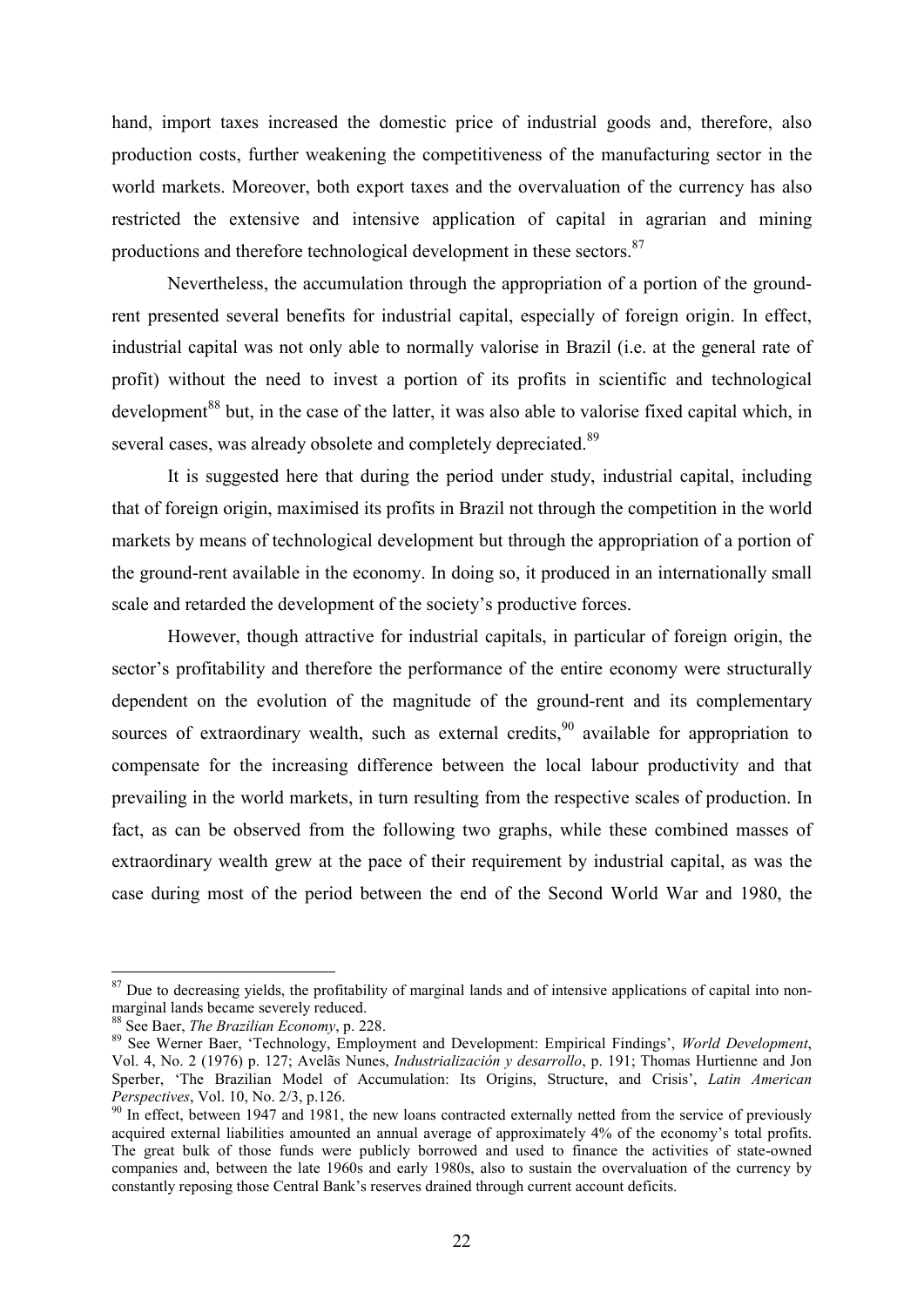production of social wealth in Brazil also expanded substantially.<sup>91</sup> Conversely, when the opposite occurred, as was the case during most of the 1980s, the Brazilian economy stagnated or even contracted. Furthermore, it can also be observed that while periods of stagnation, such as 1964-7, or slow growth, such as 1958-1960, were concurrent with the contraction or slow growth of both the mass of ground-rent and the net inflow of foreign credit capital, periods of fast growth, such as 1968-1974, were correlated with their sharp increase.





 In capitalism social wealth is not expressed in the quantity of goods and services produced (i.e. in physical terms as measured by the GDP at constant prices) but in their total value. For this reason, the total value of social production, measured by the GDP in local currency of constant purchasing power, is used here to measure the evolution of the magnitude of the Brazilian process of capital accumulation.